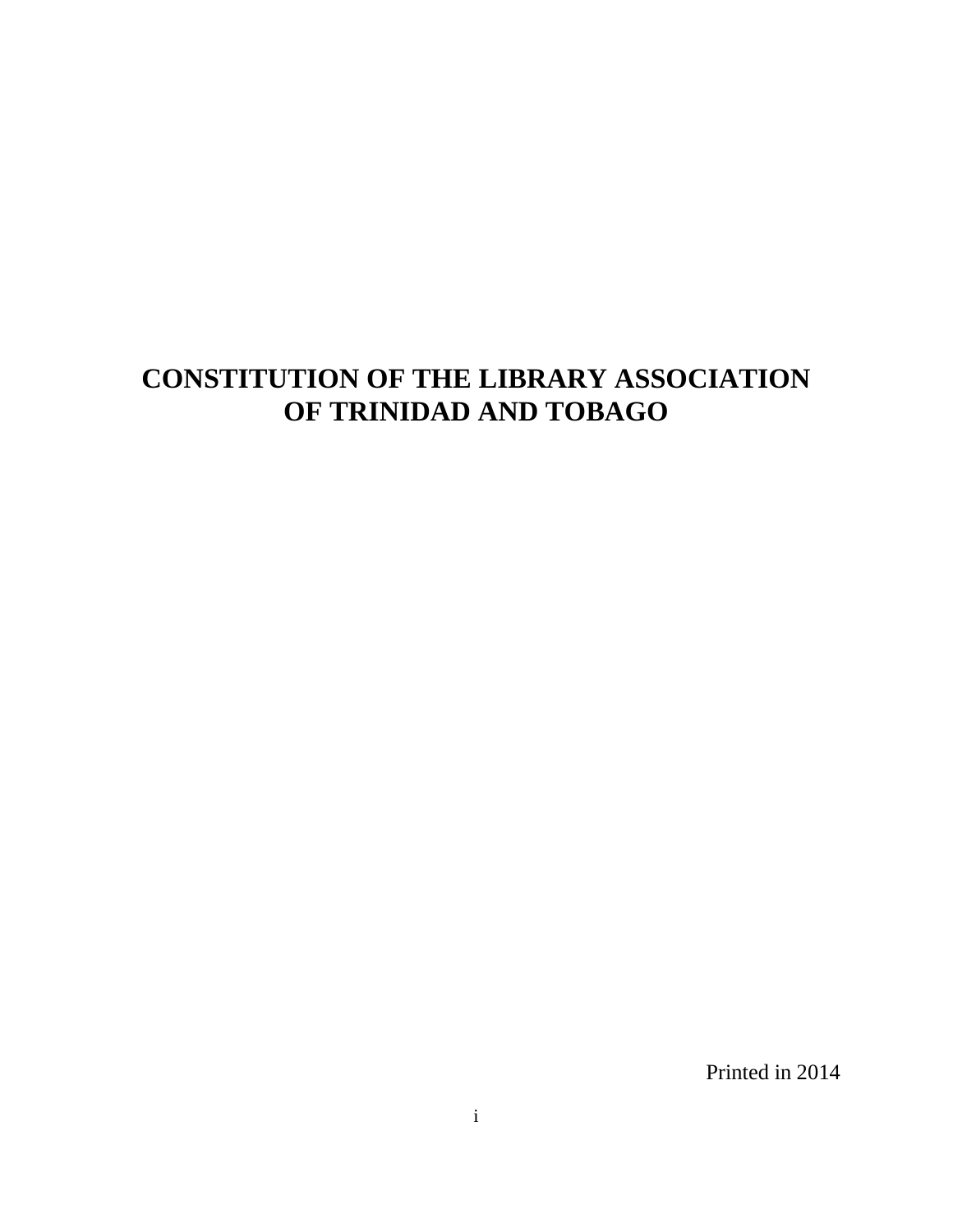## **Table of Contents**

| <b>Constitution</b> |                    |  |
|---------------------|--------------------|--|
| Article I           |                    |  |
| Article II          |                    |  |
| Article III         |                    |  |
| Article IV          |                    |  |
| Article V           |                    |  |
| Article VI          |                    |  |
| Article VII         |                    |  |
| Article VIII        |                    |  |
| Article IX          |                    |  |
| <b>Regulations</b>  |                    |  |
| Section 1.0         |                    |  |
| $1 \quad 1$         | C <sub>other</sub> |  |

| Section | 1.O   |                   |  |
|---------|-------|-------------------|--|
|         | 1.1   |                   |  |
|         | 1.1.1 |                   |  |
|         | 1.1.2 |                   |  |
|         | 1.1.3 |                   |  |
|         | 1.1.4 |                   |  |
|         | 1.1.5 | $H_{\text{0}}(6)$ |  |
|         | 1.1.6 |                   |  |
|         | 1.1.7 |                   |  |
|         | 1.2   |                   |  |
|         | 1.3   |                   |  |
|         | 1.4   |                   |  |
|         | 1.5   |                   |  |
|         | 1.5.1 |                   |  |
|         | 1.5.2 |                   |  |
|         | 1.5.3 |                   |  |
| Section | 2.0   |                   |  |
|         | 2.1   |                   |  |
| Section | 3.0   |                   |  |
|         | 3.1   |                   |  |
|         | 3.2   |                   |  |
|         | 3.3   |                   |  |
|         | 3.4   |                   |  |
|         | 3.5   |                   |  |
|         | 3.5.1 |                   |  |
|         | 3.5.2 |                   |  |
|         | 3.5.3 |                   |  |
|         | 3.6   |                   |  |
|         |       |                   |  |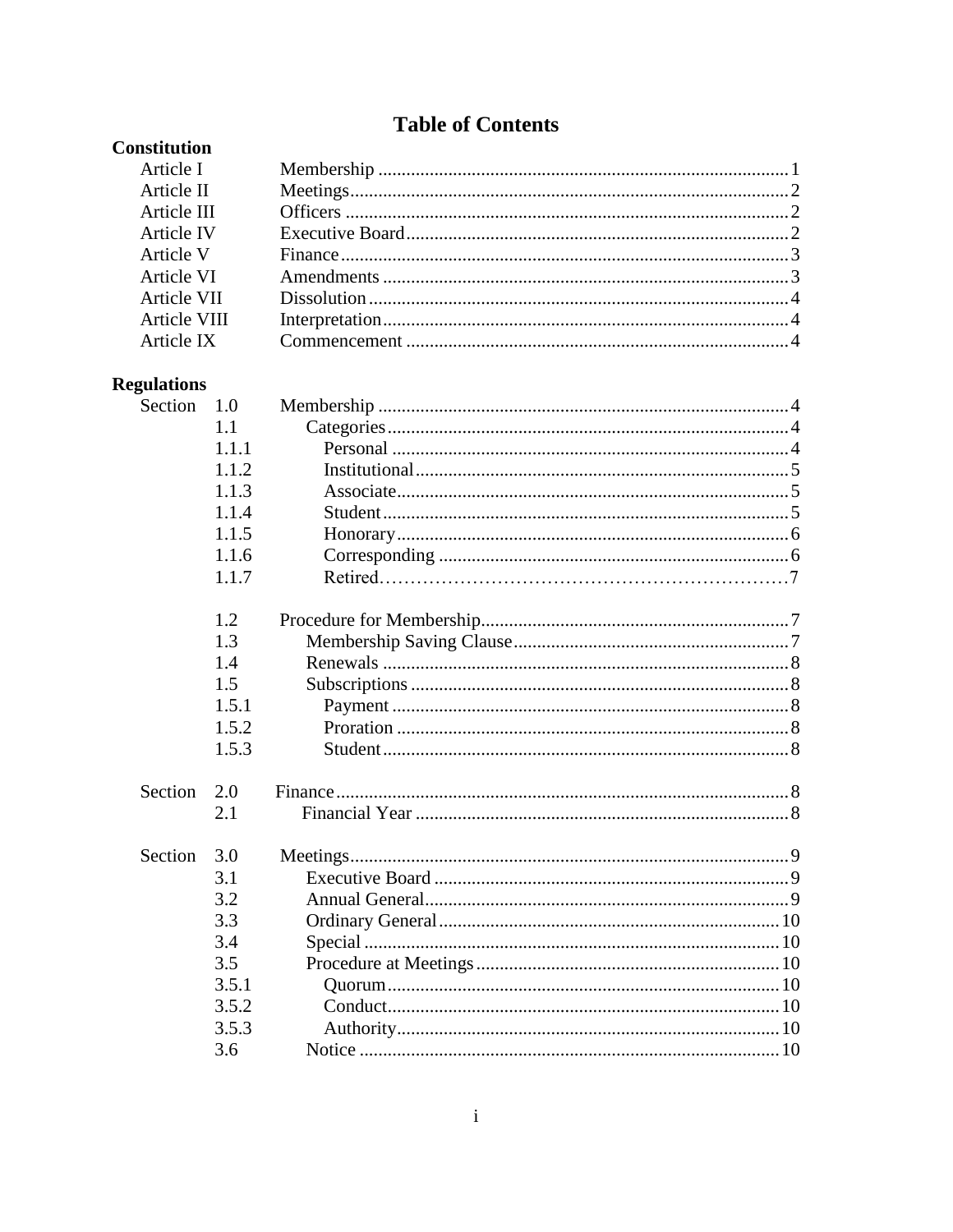| Section      | 4.0  |  |
|--------------|------|--|
|              | 4.1  |  |
|              | 4.2  |  |
|              | 4.3  |  |
|              | 4.4  |  |
|              | 4.5  |  |
|              | 4.6  |  |
|              | 4.7  |  |
|              | 4.8  |  |
| Section      | 5.0  |  |
| Section      | 6.0  |  |
| Section      | 7.0  |  |
| Section      | 8.0  |  |
|              | 8.1  |  |
|              | 8.2  |  |
| Section      | 9.0  |  |
|              | 9.1  |  |
|              | 9.2  |  |
| Section 10.0 |      |  |
|              | 10.1 |  |
|              | 10.2 |  |
| Section 11.0 |      |  |
|              | 11.1 |  |
| Section 12.0 |      |  |
|              | 12.1 |  |
|              | 12.2 |  |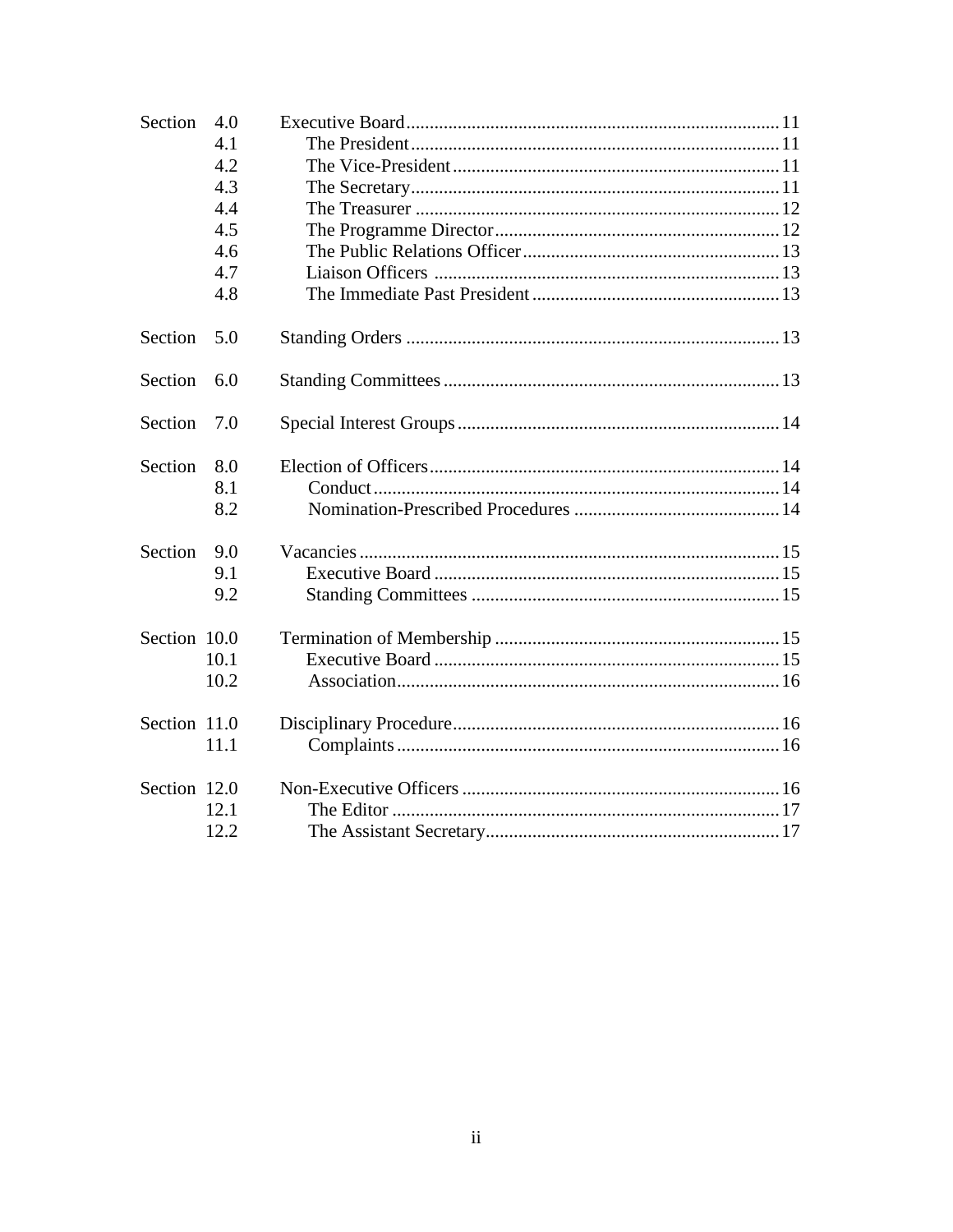### **Standing Orders**

### Standing Order 1

| <b>Standing Order 2</b> | 20 |
|-------------------------|----|
| <b>Schedules</b>        |    |
| Schedule A              | 21 |

| Schedule B | Guidelines for Eligibility to the Various Categories |  |
|------------|------------------------------------------------------|--|
|            |                                                      |  |
| Schedule C | Guidelines for the Library Association's             |  |
|            |                                                      |  |
|            |                                                      |  |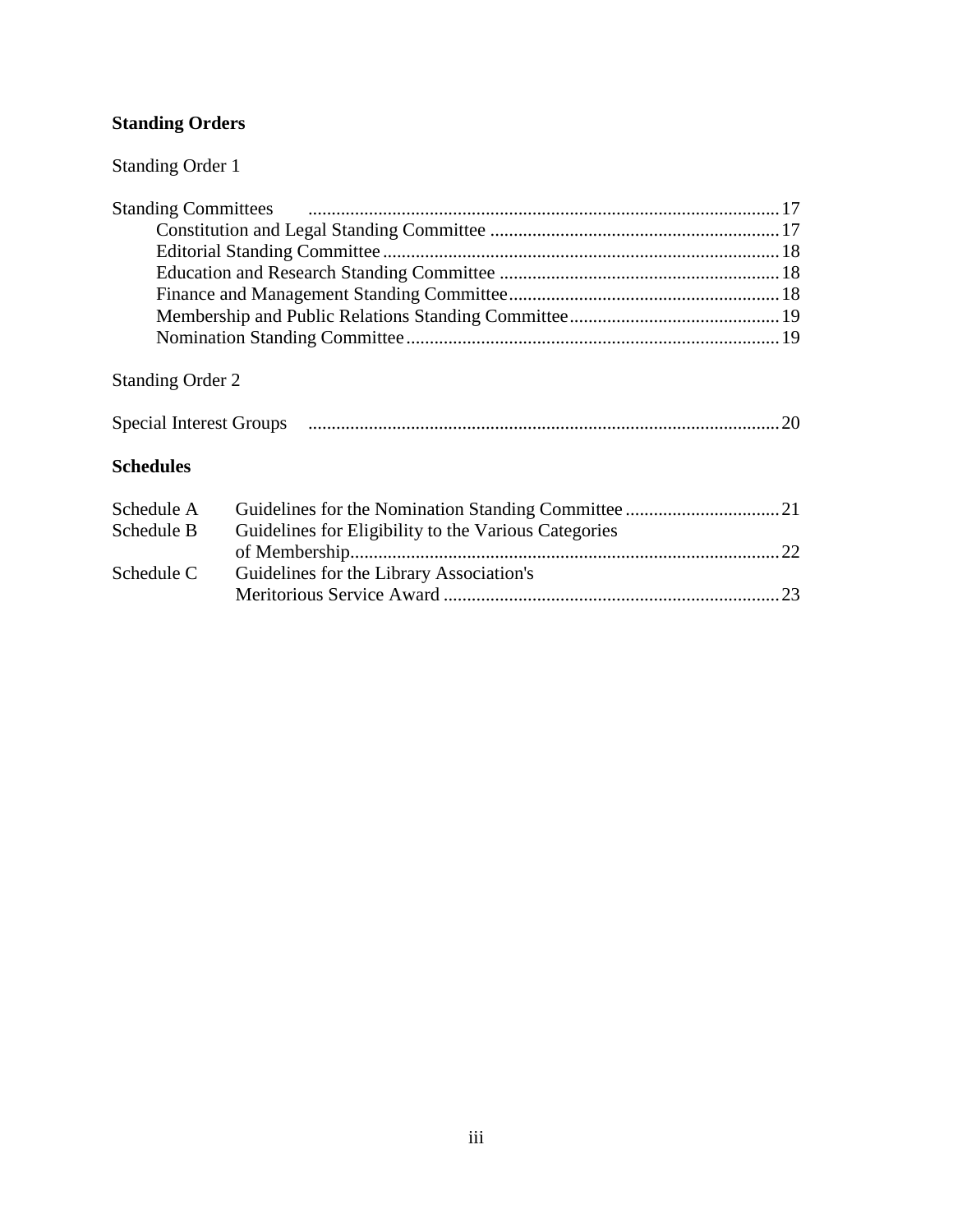### **CONSTITUTION OF THE LIBRARY ASSOCIATION OF TRINIDAD AND TOBAGO**

### **TITLE: The Name of this Organisation is the Library Association of Trinidad and Tobago Inc. 1985. This may be abbreviated to LATT.**

**OBJECTS: Act 11/1985 Sec. 3 para. (a) - (h) refers**

### **ARTICLE I MEMBERSHIP**

- 1. Any person or institution may apply for membership of the Association, subject to the provisions of this Constitution and its Regulations. All applications must be approved by the Executive Board, which will decide on any question or dispute regarding eligibility for any category of membership.
- 2. Membership will be in the following categories:
	- (i) **Personal** This category of membership is open to any qualified library and information professional engaged in the promotion and practice of Library and Information Science and its related fields in Trinidad and Tobago.
	- (ii) **Institutional** This category of membership is open to any library, archive, information and documentation centre or related organisation in Trinidad and Tobago.
	- (iii) **Associate** This category of membership is open to library assistants, library technicians and any other person in Trinidad and Tobago not eligible for personal membership but connected with and/or interested in the promotion of library and information science and services and its related fields.
	- (iv) **Student** This category of membership is open to any student in Trinidad and Tobago enrolled in a programme of Librarianship, Library or Information Science or Information-related programme.
	- (v) **Honorary** This category of membership may be conferred on any personal member of the Association who has made a substantial and recognisable long-standing contribution to the Association, the library and information profession or libraries and library services.
	- (vi) **Corresponding** This category of membership is open to any person, institution, organisation or association described in paras. (i), (ii), (iii) (iv) or (vii) and not being resident or situate in Trinidad and Tobago.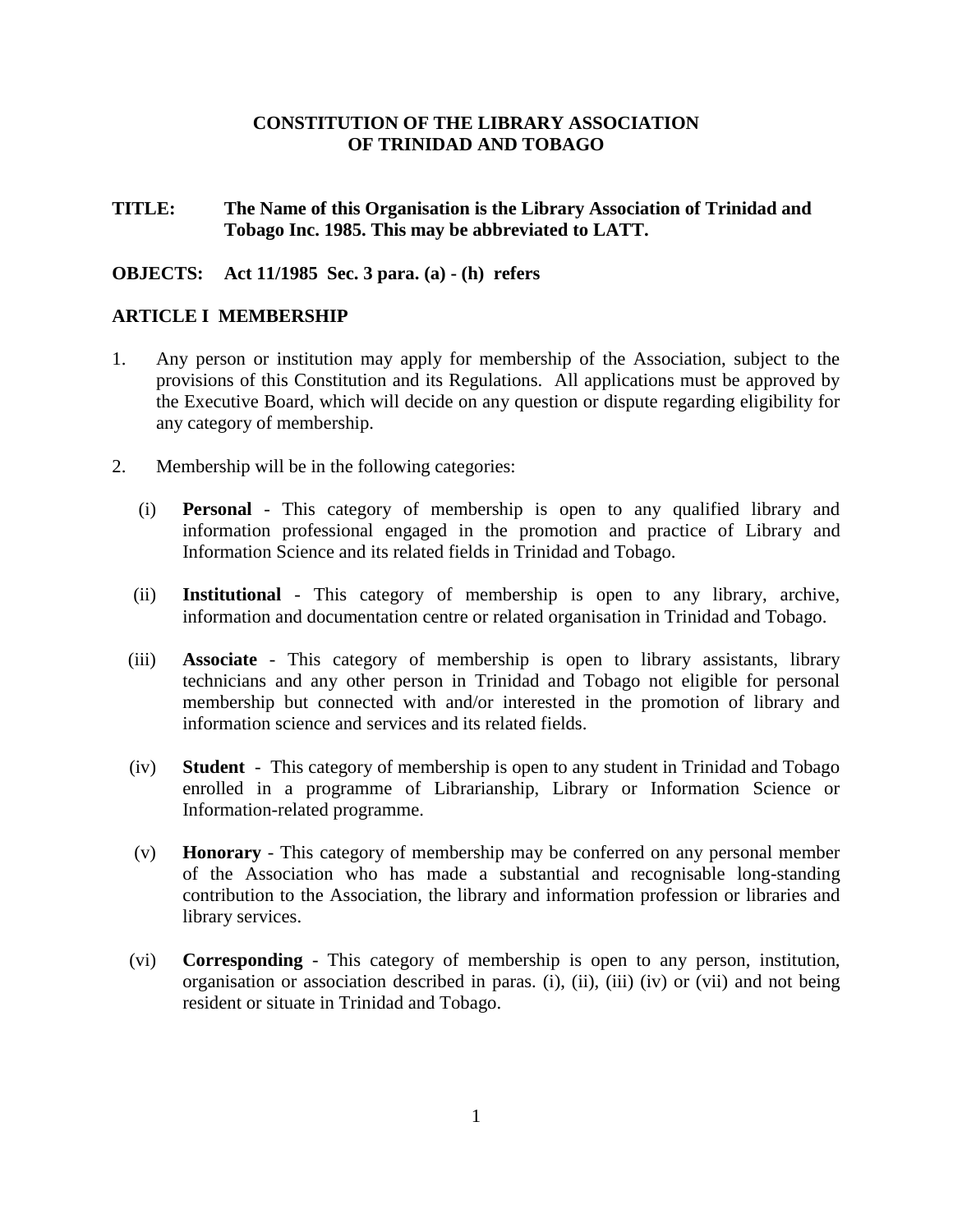- (vii) **Retired**  This category of membership is open to:
	- i) Retired (Personal): any retired, qualified library and information professional who engaged in the promotion and practice of Library and Information Science and its related fields who resides in Trinidad and Tobago
	- ii) Retired (Associate): any retired library assistants, library technicians and any other retired person who resides in Trinidad and Tobago not eligible for personal membership but connected with and/or interested in the promotion of library and information science and services and its related fields.
- 3. Subject to this Constitution all persons who immediately before the third day of December 1998 were members of the Association in any category shall, as from that date, continue to be members of the Association.

### **ARTICLE II MEETINGS**

1. The Association shall in each year hold an Annual General Meeting in addition to any other General Meetings in that year. The Annual General Meeting shall be held not later than March 31st of each year.

### **ARTICLE III OFFICERS**

- 1. There shall be the following Executive officers of the Association:
	- The President The Vice President The Secretary The Treasurer The Programme Director The Public Relations Officer Two (2) Liaison Officers The Immediate Past President
- 2. All Executive officers of the Association shall be elected subject to the Regulations, and Standing Orders, to perform such duties as are set out in the Constitution and Regulations.

### **ARTICLE IV EXECUTIVE BOARD**

- 1. The affairs of the Association shall be conducted by an Executive Board consisting of the Executive officers of the Association.
- 2. The Executive Board shall have the power to appoint Standing, Sub, Ad Hoc and other Committees to achieve the aims and objects of the Association.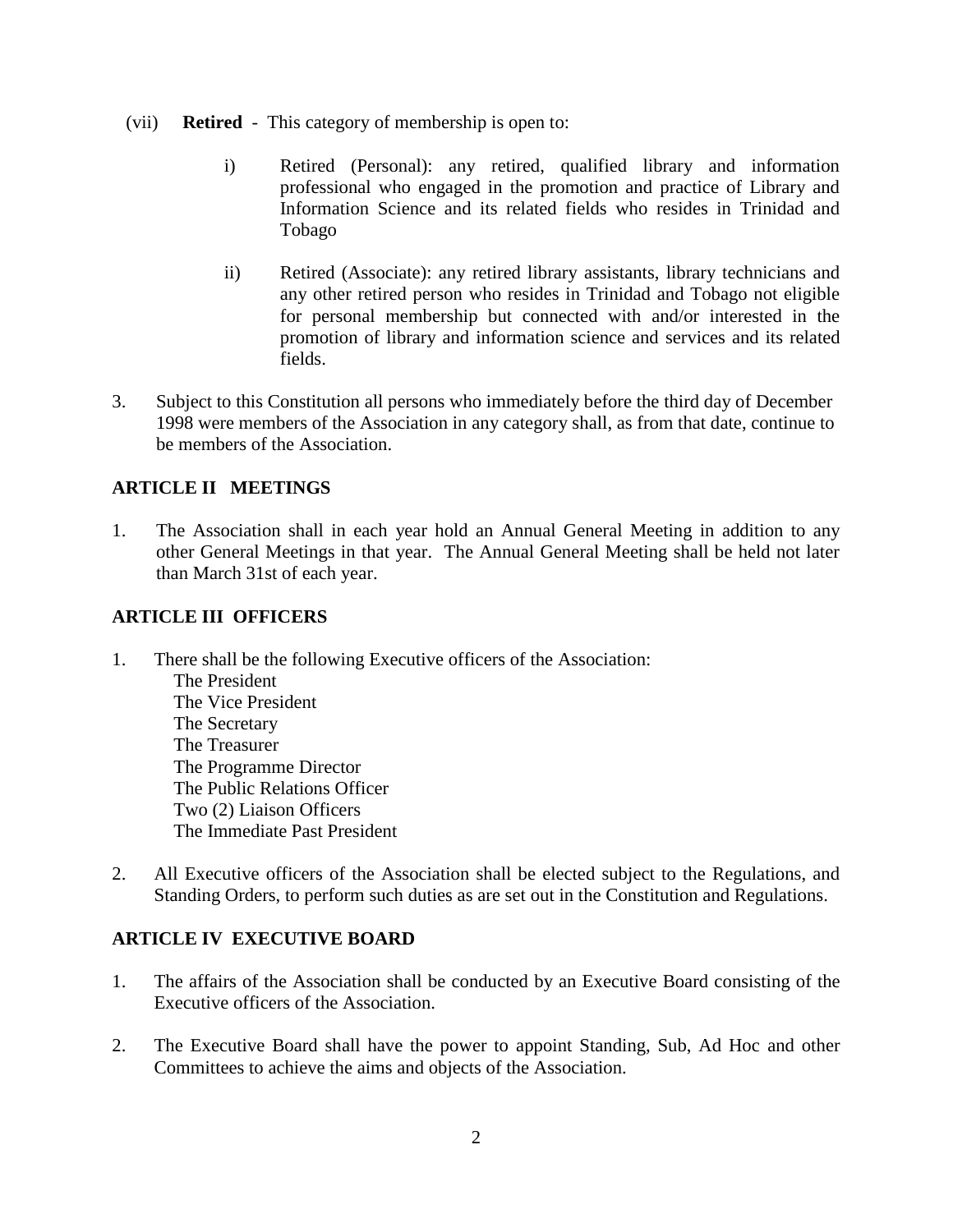- 3. Meetings of the Executive Board shall be held and conducted as provided in the Regulations.
- 4. All Committees appointed by the Executive Board shall be subject to this Constitution and its Regulations and Standing Orders.

### **ARTICLE V FINANCE**

- 1. The funds of the Association shall be vested in the Executive Board. The Treasurer shall at all times be responsible for the administration of the funds of the Association and so accountable to the Executive Board and the Annual General Meeting at which the Treasurer shall be required to present an audited financial report.
- 2. Qualified accountants shall be appointed as the Association's accountants or auditors at each Annual General Meeting and shall be required to report to the next following Annual General Meeting on the state of the Association's funds.
- 3. Membership subscriptions shall be payable annually *by* or *on* the day of the Annual General Meeting each year and are decided as laid down in the Regulations and Standing Orders.

### **ARTICLE VI AMENDMENTS**

### 1. **Constitution**

The Constitution may be amended only by a vote of the members of the Association. A motion to amend may be moved by the Executive Board or any ordinary member of the Association but must be carried by ten percent of the financial membership at an Annual General Meeting. Should the members present at the Annual General Meeting vote in favour of the amendment, the Secretary shall within the next four (4) weeks put the proposed change to a postal ballot of all the financial members of the Association. The amendment shall be adopted if two thirds of all the votes cast in this ballot are in favour of it.

### 2. **Regulations**

A motion to amend the Regulations may be moved and seconded by a financial member of the Association at an Annual General Meeting and shall be carried if two thirds of all votes cast are in favour of it. An amendment gaining a simple majority but not two thirds shall be referred to the Board for consideration and reported upon at the next following Annual General Meeting.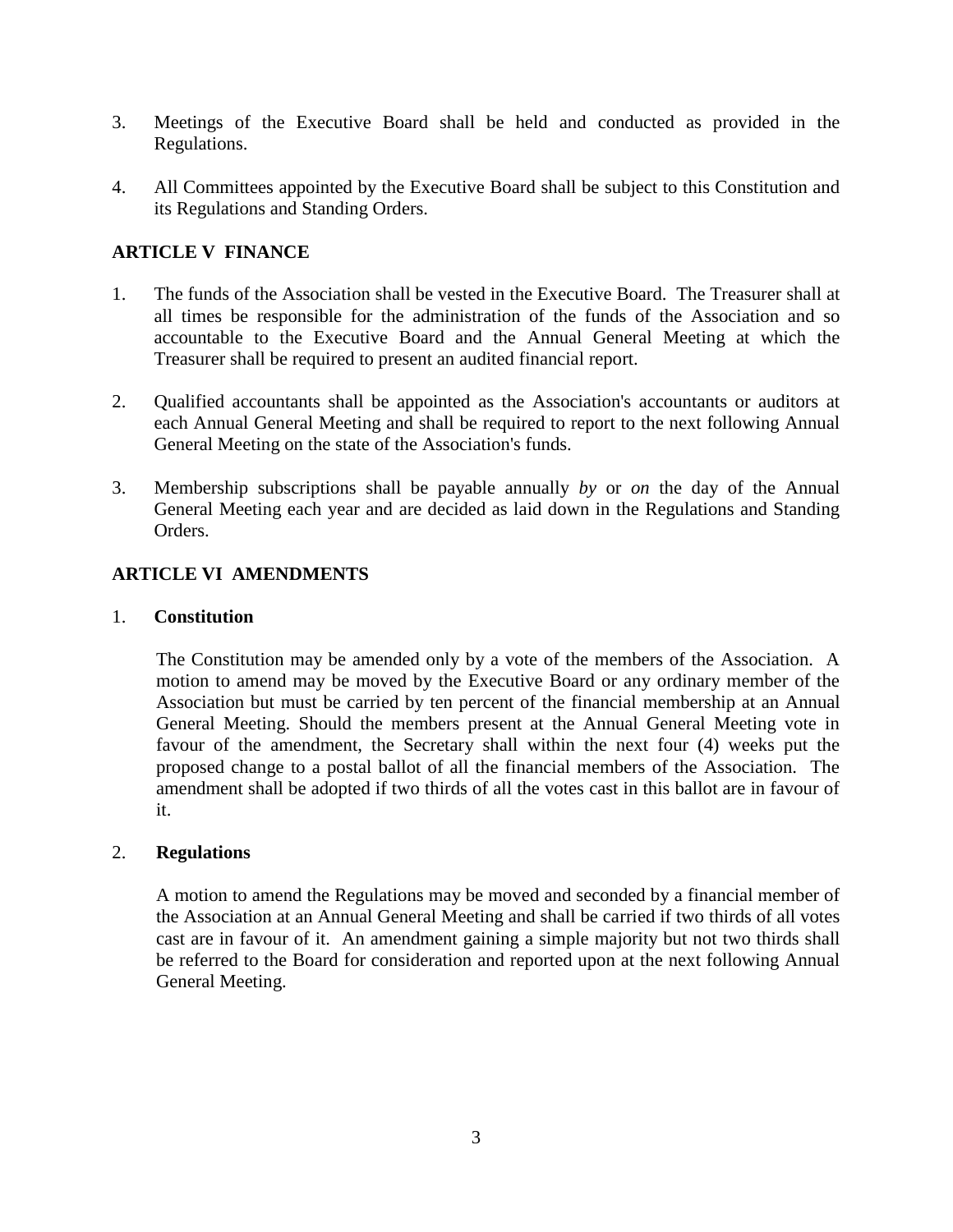### **ARTICLE VII DISSOLUTION**

1. A resolution to dissolve the Association may be moved only at an Annual General Meeting; to be accepted as a resolution it must be supported by three quarters or more of the financial members there present. Thereafter the Secretary shall within the next four (4) weeks put the Resolution to a postal ballot of all the financial members of the Association. The Resolution shall be carried if two thirds of all the votes cast in this ballot are in favour of it. If carried it shall be the responsibility of the Executive Board to implement this Resolution. Any property remaining after the discharge of debts and liabilities of the Association shall be given to a charity or charities nominated by the previous Executive Board.

### **ARTICLE VIII INTERPRETATION**

1. All questions of doubt and dispute in the interpretation of this Constitution except as otherwise provided herein, shall be decided by the Executive Board whose decision shall be final.

### **ARTICLE IX COMMENCEMENT**

1. This Constitution and the Regulations made under it shall come into force on December 3, 1998.

### **REGULATIONS**

### **1.0 MEMBERSHIP**

- **CATEGORIES**
- 1.1 MEMBERSHIP Membership will be in the following categories:
	- (i) Personal
	- (ii) Institutional
	- (iii) Associate
	- (iv) Student
	- (v) Honorary
	- (vi) Corresponding
	- (vii) Retired
- 1.1.1 PERSONAL Membership will be open to any qualified library and MEMBERSHIP information professional engaged in the promotion and practice of Library and Information Science and its related fields in Trinidad and Tobago.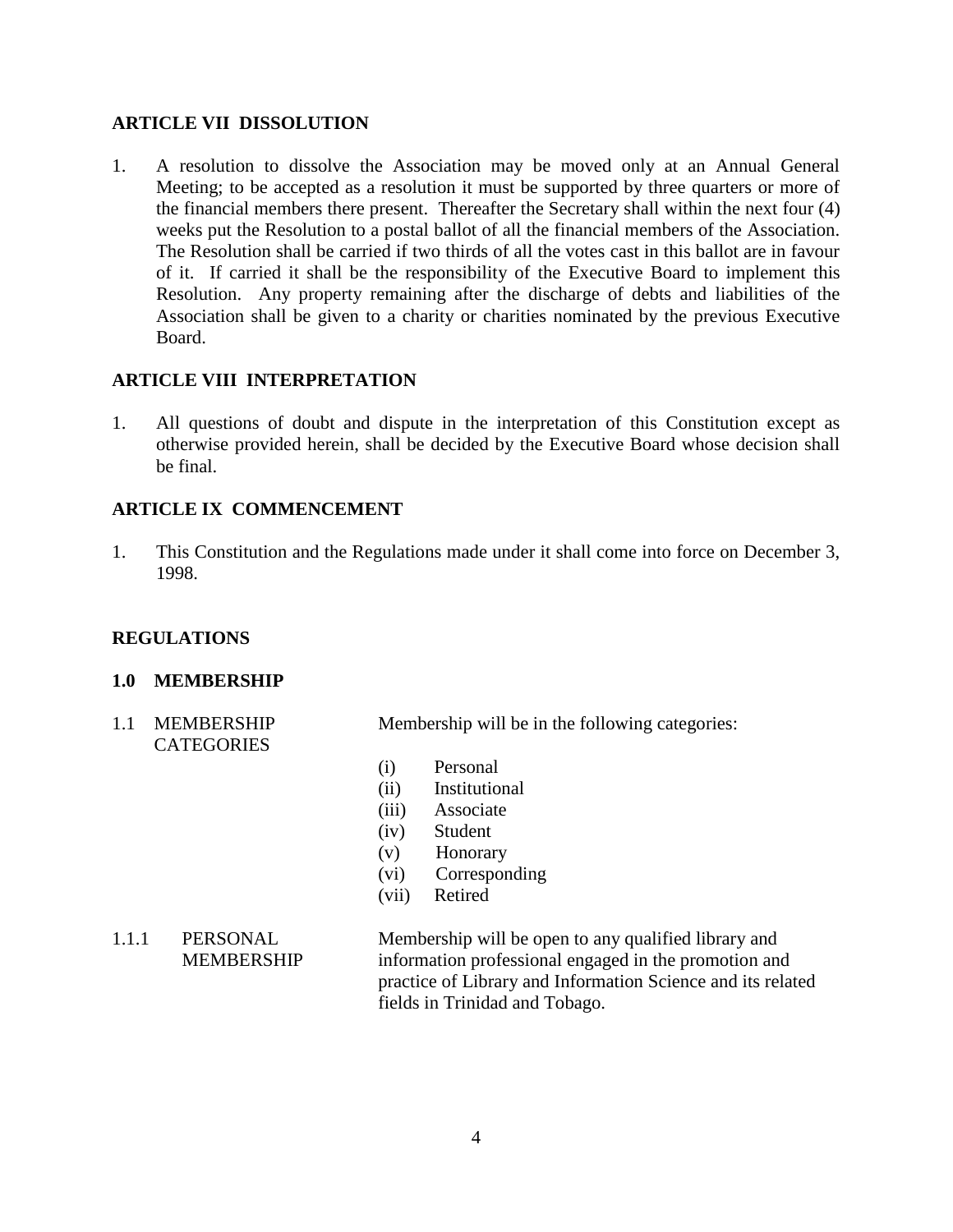| 1.1.1.1 | <b>RIGHTS</b><br><b>AND PRIVILEGES</b>    | Personal members will have the right to<br>attend meetings<br>vote<br>hold Executive office<br>serve on Committees<br>belong to Special Interest Groups<br>$\overline{\phantom{0}}$<br>receive the journal and newsletter of the Association                                                                                                                                                                                                                                                                                                                                                 |
|---------|-------------------------------------------|----------------------------------------------------------------------------------------------------------------------------------------------------------------------------------------------------------------------------------------------------------------------------------------------------------------------------------------------------------------------------------------------------------------------------------------------------------------------------------------------------------------------------------------------------------------------------------------------|
| 1.1.1.2 |                                           | Such membership cannot be transferred or assigned.                                                                                                                                                                                                                                                                                                                                                                                                                                                                                                                                           |
| 1.1.2   | <b>INSTITUTIONAL</b><br><b>MEMBERSHIP</b> | Membership will be open to any library, archive, information<br>and documentation centre or related organisation in Trinidad<br>and Tobago.                                                                                                                                                                                                                                                                                                                                                                                                                                                  |
|         | 1.1.2.1. RIGHTS AND<br><b>PRIVILEGES</b>  | Institutional members may nominate a maximum of two $(2)$<br>representatives, one of whom will be their designated<br>representative. Institutional members will have the right to:<br>attend meetings<br>vote (one (1) vote exercised by their designated<br>$\qquad \qquad -$<br>representative)<br>hold Executive office (provided that the designated<br>$\overline{\phantom{a}}$<br>representative is eligible for Personal Membership)<br>serve on Committees<br>belong to Special Interest Groups<br>$\qquad \qquad -$<br>receive the journal and newsletter of the Association.<br>- |
| 1.1.2.2 |                                           | Such membership cannot be transferred or assigned.                                                                                                                                                                                                                                                                                                                                                                                                                                                                                                                                           |
| 1.1.3   | <b>ASSOCIATE</b><br><b>MEMBERSHIP</b>     | Membership will be open to library assistants,<br>library technicians and any other person in Trinidad and<br>Tobago not eligible for personal membership but connected<br>with and/or interested in the promotion of library and<br>information science and services and its related fields.                                                                                                                                                                                                                                                                                                |
| 1.1.3.1 | <b>RIGHTS AND</b><br><b>PRIVILEGES</b>    | Associate members will have the right to<br>attend meetings<br>vote<br>serve on Committees<br>belong to Special Interest Groups<br>$\overline{\phantom{0}}$<br>receive the journal and newsletter of the Association.                                                                                                                                                                                                                                                                                                                                                                        |
| 1.1.3.2 |                                           | Such membership cannot be transferred or assigned.                                                                                                                                                                                                                                                                                                                                                                                                                                                                                                                                           |
| 1.1.4   | <b>STUDENT</b><br><b>MEMBERSHIP</b>       | Membership will be open to any student in Trinidad and<br>Tobago enrolled fulltime in a programme of Librarianship,<br>Library or Information Science or information-related<br>programme.                                                                                                                                                                                                                                                                                                                                                                                                   |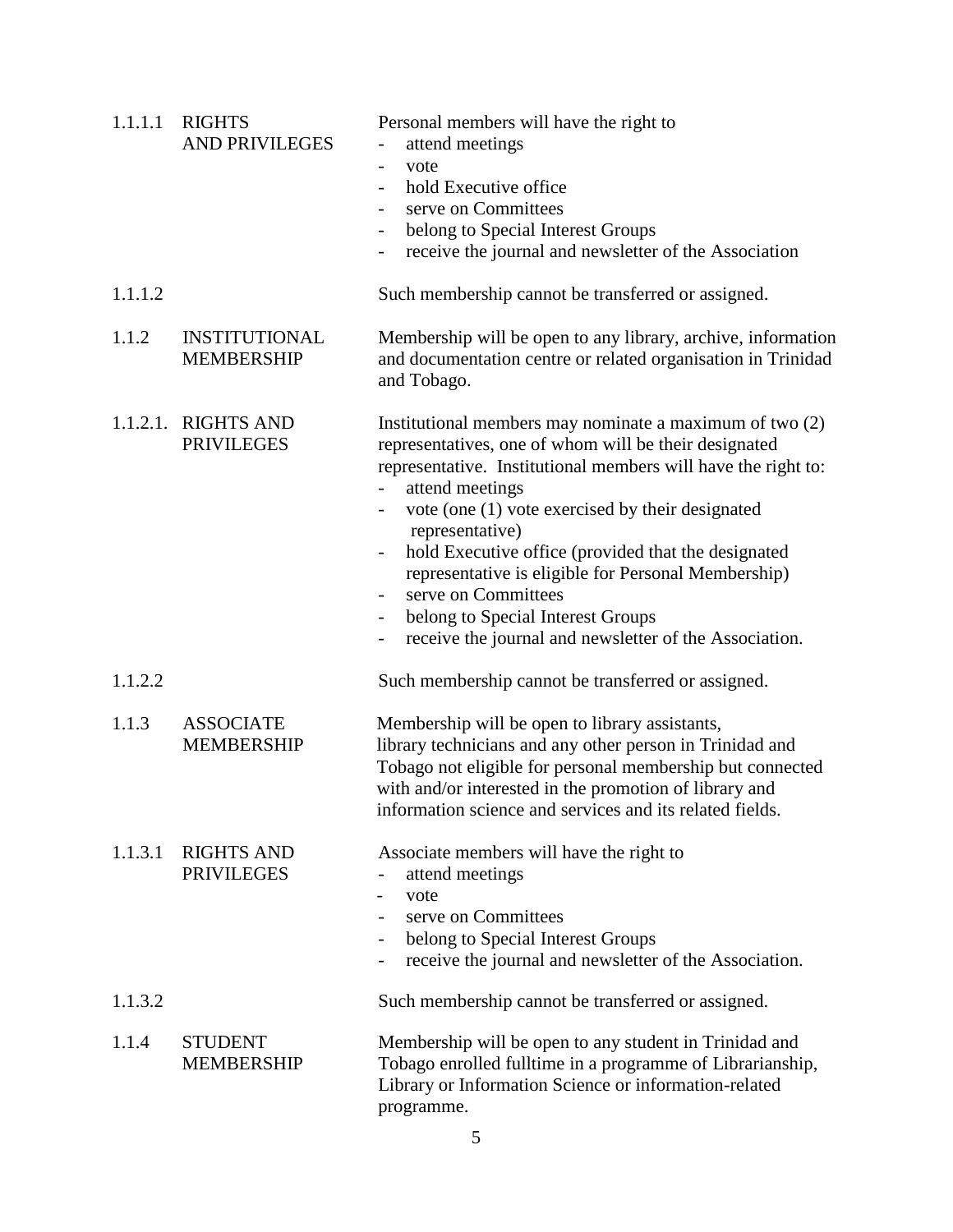| 1.1.4.1 |                                           | Membership in this category is limited to four (4)<br>consecutive years. The Executive Board is empowered to<br>adopt procedures for verifying student status.                                                                                                                                                                                                                                                                                                              |
|---------|-------------------------------------------|-----------------------------------------------------------------------------------------------------------------------------------------------------------------------------------------------------------------------------------------------------------------------------------------------------------------------------------------------------------------------------------------------------------------------------------------------------------------------------|
| 1.1.4.2 | <b>RIGHTS AND</b><br><b>PRIVILEGES</b>    | Student members will have the right to<br>attend meetings<br>$\overline{\phantom{a}}$<br>vote<br>serve on Committees<br>belong to Special Interest Groups<br>$\overline{\phantom{a}}$<br>receive the journal and newsletter of the Association.                                                                                                                                                                                                                             |
| 1.1.4.3 |                                           | Such membership cannot be transferred or assigned.                                                                                                                                                                                                                                                                                                                                                                                                                          |
| 1.1.5   | <b>HONORARY</b><br><b>MEMBERSHIP</b>      | Membership may be conferred on any member of the<br>Association who has made a substantial and recognisable<br>long-standing contribution to the Association, the library and<br>information profession or libraries and library services.                                                                                                                                                                                                                                  |
| 1.1.5.1 |                                           | One or more members of the Association may nominate to<br>the Executive Board, for its endorsement, persons suitable for<br>election as Honorary members. The Executive Board shall<br>endorse by a two thirds majority suitable nominations and<br>present these to an Annual General Meeting or Ordinary<br>General Meeting for election. By a simple majority vote of<br>those financial members present, persons so nominated may<br>be elected to Honorary membership. |
| 1.1.5.2 | <b>RIGHTS AND</b><br><b>PRIVILEGES</b>    | Honorary members will have the right to<br>attend meetings<br>vote<br>$\blacksquare$<br>hold Executive office<br>$\overline{\phantom{a}}$<br>serve on Committees<br>belong to Special Interest Groups<br>receive the journal and newsletter of the Association                                                                                                                                                                                                              |
| 1.1.5.3 |                                           | Such membership cannot be transferred or assigned.                                                                                                                                                                                                                                                                                                                                                                                                                          |
| 1.1.6   | <b>CORRESPONDING</b><br><b>MEMBERSHIP</b> | Membership will be open to any person, institution,<br>organisation or association described in the Constitution at<br>Article I, paras. (i), (ii), (iii), (iv) or (vii) and not being<br>resident or situate in Trinidad and Tobago.                                                                                                                                                                                                                                       |
| 1.1.6.1 | <b>RIGHTS AND</b><br><b>PRIVILEGES</b>    | Corresponding members will have the right to<br>attend meetings<br>vote<br>$\overline{\phantom{0}}$<br>receive the journal and newsletter of the Association                                                                                                                                                                                                                                                                                                                |
| 1.1.6.2 |                                           | Such membership cannot be transferred or assigned.                                                                                                                                                                                                                                                                                                                                                                                                                          |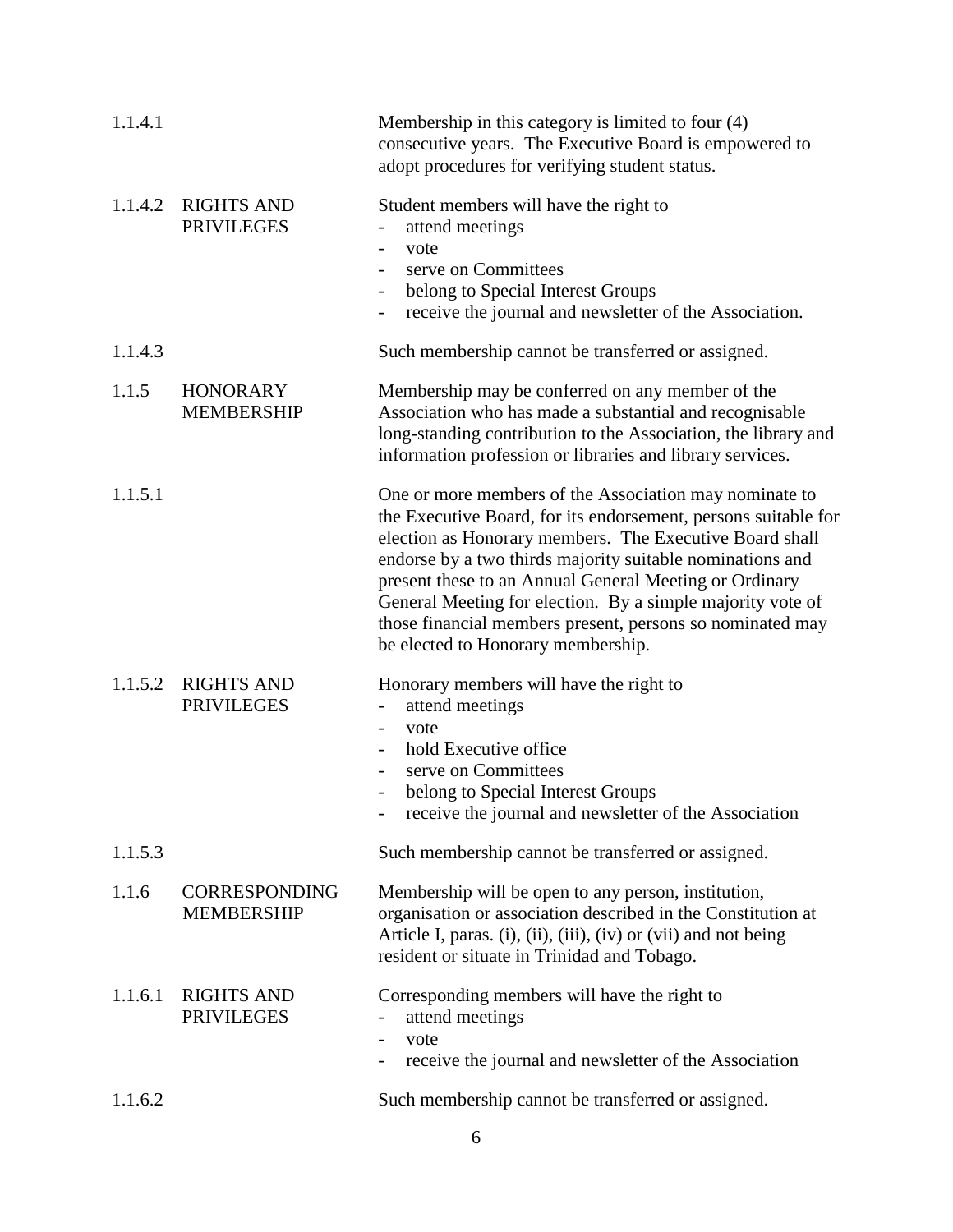| 1.1.7   | <b>RETIRED</b><br><b>MEMBERSHIP</b>       | Retired (Personal): Membership will be open to any<br>$\mathbf{i}$<br>retired, qualified library and information professional<br>who engaged in the promotion and practice of Library<br>and Information Science and its related fields who resides<br>in Trinidad and Tobago                                                                                                                                                                        |
|---------|-------------------------------------------|------------------------------------------------------------------------------------------------------------------------------------------------------------------------------------------------------------------------------------------------------------------------------------------------------------------------------------------------------------------------------------------------------------------------------------------------------|
|         |                                           | ii) Retired (Associate): Membership will be open to any<br>retired library assistants, library technicians and any other<br>retired person who resides in Trinidad and Tobago not<br>eligible for retired personal membership but connected<br>with and/or interested in the promotion of library and<br>information science and services and its related fields.                                                                                    |
| 1.1.7.1 |                                           | <b>RIGHTS AND PRIVILEGES</b>                                                                                                                                                                                                                                                                                                                                                                                                                         |
|         |                                           | Retired (Personal) members will have the right to:<br>$\ddot{a}$<br>attend meetings<br>vote<br>hold Executive office<br>serve on Committees<br>belong to Special Interest Groups<br>receive the journal and newsletter of the Association<br>ii) Retired (Associate) members will have the right to:<br>attend meetings<br>vote<br>serve on Committees<br>belong to Special Interest Groups<br>receive the journal and newsletter of the Association |
| 1.1.7.2 |                                           | Such membership cannot be transferred or assigned.                                                                                                                                                                                                                                                                                                                                                                                                   |
| 1.2     | PROCEDURE FOR<br><b>MEMBERSHIP</b>        | Application for membership of the Association (other than<br>Honorary) must be in writing addressed to the Secretary of<br>the Association and will be determined by the Executive<br>Board whose decision will be final and binding on members.                                                                                                                                                                                                     |
| 1.2.1   |                                           | The names and addresses of new members will be published<br>in the next issue of the Association's journal following<br>admission.                                                                                                                                                                                                                                                                                                                   |
| 1.3     | <b>MEMBERSHIP</b><br><b>SAVING CLAUSE</b> | Any question or dispute as to eligibility for membership shall<br>be decided by the Executive Board whose decision shall be<br>final and binding on members.                                                                                                                                                                                                                                                                                         |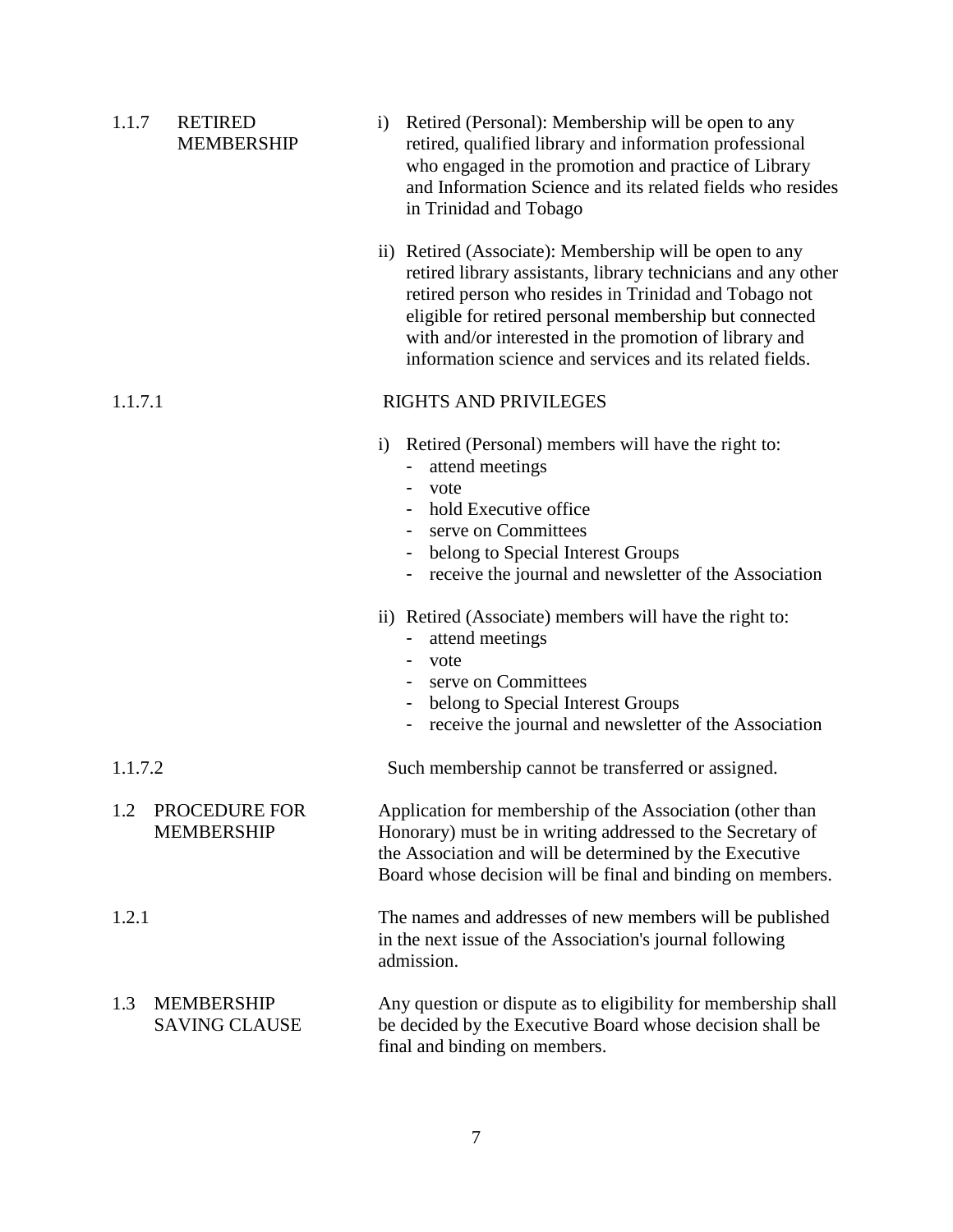| 1.4 | <b>RENEWALS</b>                                  | Membership will be deemed to have lapsed if subscriptions<br>have not been paid by the date of the Annual General<br>Meeting each year, provided always that a formal notice of<br>reminder has been sent. A member seeking reinstatement will<br>be required to pay such dues as are determined by the<br>Treasurer.                                                                                                                                 |
|-----|--------------------------------------------------|-------------------------------------------------------------------------------------------------------------------------------------------------------------------------------------------------------------------------------------------------------------------------------------------------------------------------------------------------------------------------------------------------------------------------------------------------------|
| 1.5 | <b>SUBSCRIPTIONS</b>                             | Annual Subscriptions for the various categories of member-<br>ship (except Honorary) shall be payable, the amount to be<br>determined by the Executive Board and presented to the<br>Association's membership as a Standing Order for approval.                                                                                                                                                                                                       |
|     | 1.5.1 PAYMENT OF<br><b>SUBSCRIPTION</b>          | Annual Subscriptions in respect of any year shall be payable<br>to the Treasurer by or on the day of the Annual General<br>Meeting.                                                                                                                                                                                                                                                                                                                   |
|     | <b>1.5.2 PRORATION OF</b><br><b>SUBSCRIPTION</b> | New members joining the Association between January and<br>June of any year will be required to pay the full annual<br>subscription. New members joining the Association between<br>July and September of any year will be required to pay a<br>membership fee equivalent to one half of the annual<br>subscription. New members joining between October and<br>December of any year will have their membership<br>subscription waived for that year. |
|     | 1.5.3 STUDENT<br><b>SUBSCRIPTION</b>             | The annual subscription for Student members will be one<br>quarter of that for personal members.                                                                                                                                                                                                                                                                                                                                                      |
| 2.0 | <b>FINANCE</b>                                   |                                                                                                                                                                                                                                                                                                                                                                                                                                                       |
| 2.1 | <b>FINANCIAL YEAR</b>                            | The financial year of the Association shall begin on January<br>1 and end on December 31.                                                                                                                                                                                                                                                                                                                                                             |
| 2.2 |                                                  | All monies due and owing to the Association shall be payable<br>to the Treasurer of the Association.                                                                                                                                                                                                                                                                                                                                                  |
| 2.3 |                                                  | Save as hereinafter provided, all monies, securities and other<br>valuable effects will be deposited in the name and to the<br>credit of the Association in such bank, trust company, finance<br>institution, or in the case of securities, with such registered<br>dealer in securities as may be designated by the Executive<br>Board.                                                                                                              |
| 2.4 |                                                  | The Executive Board may from time to time authorise the<br>Treasurer to retain in hand such sum not exceeding                                                                                                                                                                                                                                                                                                                                         |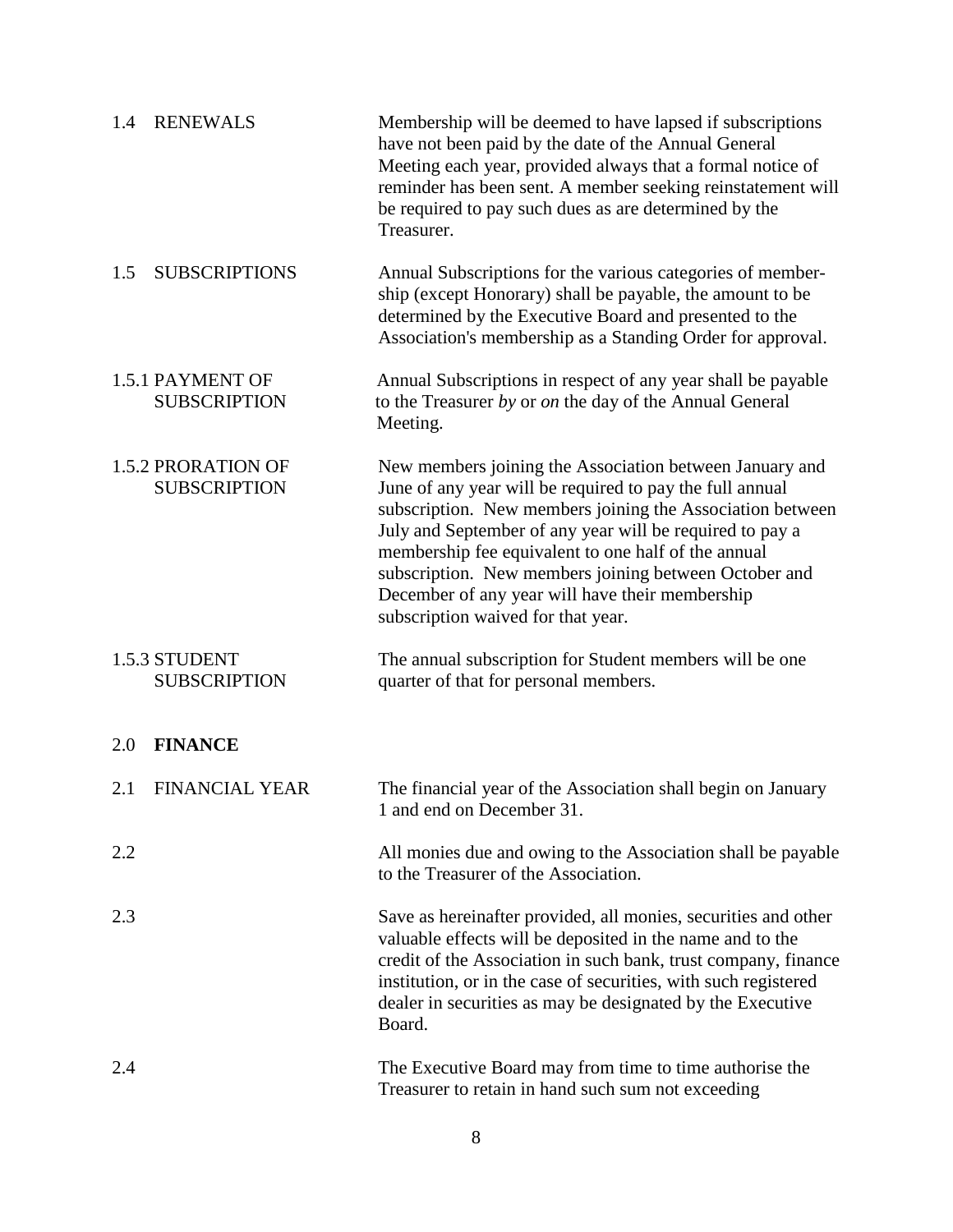|       |                        | TT\$500.00 as may be considered necessary for use as petty<br>cash.                                                                                                                                                                                                                                                                                                                                                                                   |
|-------|------------------------|-------------------------------------------------------------------------------------------------------------------------------------------------------------------------------------------------------------------------------------------------------------------------------------------------------------------------------------------------------------------------------------------------------------------------------------------------------|
| 2.4.1 |                        | There will be three $(3)$ designated signatories to the<br>Association's accounts: the President, the Treasurer and any<br>other member of the Executive Board chosen by a simple<br>majority of the Board. No monies may be withdrawn from<br>the Association's accounts except on the authority of the<br>Executive Board. Any two (2) of the designated signatures<br>will be sufficient evidence of such authority for the signing<br>of cheques. |
| 2.5   |                        | No officer or committee of the Association may incur any<br>financial liability without the approval of the Executive<br>Board.                                                                                                                                                                                                                                                                                                                       |
| 2.6   |                        | The accounts of the Association shall be audited by an<br>Auditor to be appointed each year at the Annual General<br>Meeting.                                                                                                                                                                                                                                                                                                                         |
| 2.7   |                        | For the purpose of carrying out its objectives, the Association<br>may borrow or raise or secure the payment of money in such<br>manner as it thinks fit.                                                                                                                                                                                                                                                                                             |
| 2.8   |                        | The Executive Board may accept on behalf of LATT any<br>contributions, gifts, bequests, grants or other funds that<br>support its purposes.                                                                                                                                                                                                                                                                                                           |
| 2.9   |                        | The Executive Board shall have the authority to solicit and<br>raise funds for the Association and to invest such funds in<br>fixed deposits, Treasury Bills, mutual funds and other<br>conservative financial instruments.                                                                                                                                                                                                                           |
| 3.0   | <b>MEETINGS</b>        |                                                                                                                                                                                                                                                                                                                                                                                                                                                       |
| 3.1   | <b>EXECUTIVE BOARD</b> | Meetings of the Executive Board shall be held as often as is<br>necessary for the transaction of business, provided that there<br>shall be a minimum of twelve (12) meetings per annum, with<br>a quorum of five (5) members.                                                                                                                                                                                                                         |
| 3.2   | <b>ANNUAL GENERAL</b>  | There shall be an Annual General Meeting of the<br>Association. The Annual General Meetings shall<br>be held not later than March 31st of each year, except in<br>cases of emergency when a date following may be set                                                                                                                                                                                                                                 |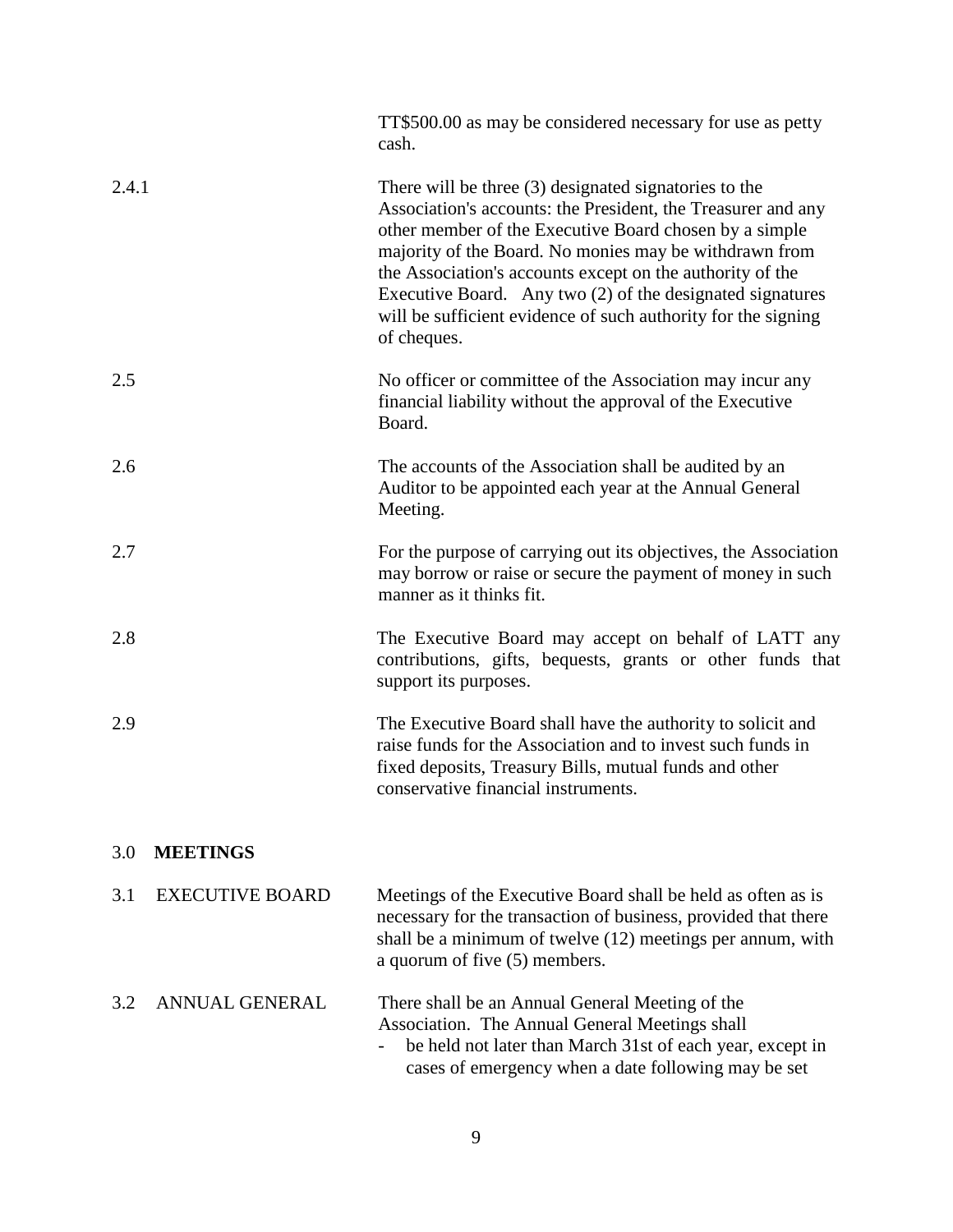|         |                                 | consider the Report of the Executive Board, the<br>Treasurer's and the Auditor's Reports and any other<br>matters on the agenda                                                                                                                                                                                                                                                                                                                                                               |
|---------|---------------------------------|-----------------------------------------------------------------------------------------------------------------------------------------------------------------------------------------------------------------------------------------------------------------------------------------------------------------------------------------------------------------------------------------------------------------------------------------------------------------------------------------------|
| 3.3     | ORDINARY GENERAL                | Ordinary General Meetings shall be convened during the<br>calendar year on such dates as the Executive Board may<br>decide provided that no such meeting shall be held within<br>fourteen (14) days of the Annual General Meeting.                                                                                                                                                                                                                                                            |
| 3.4     | <b>SPECIAL</b>                  | Special meetings shall be convened by the Secretary at the<br>request of the Executive Board, or on the receipt by the<br>Executive Board of a request from any six (6) financial<br>members of the Association. Such request shall state the<br>purpose of the meeting.                                                                                                                                                                                                                      |
| 3.5     | PROCEDURE AT<br><b>MEETINGS</b> |                                                                                                                                                                                                                                                                                                                                                                                                                                                                                               |
|         | 3.5.1 QUORUM                    | 10% of financial members with voting rights, or twenty (20)<br>financial members with voting rights, in addition to officers<br>of the Executive Board which ever is less, shall constitute a<br>quorum for Annual General Meetings.                                                                                                                                                                                                                                                          |
| 3.5.1.1 |                                 | Seven (7) financial members with voting rights in addition to<br>officers of the Executive Board shall constitute a quorum for<br><b>Ordinary General Meetings</b>                                                                                                                                                                                                                                                                                                                            |
| 3.5.1.2 |                                 | Seven (7) financial members with voting rights in addition to<br>officers of the Executive Board shall constitute a quorum at<br><b>Special Meetings</b>                                                                                                                                                                                                                                                                                                                                      |
|         | 3.5.2 CONDUCT                   | At any meeting of the Association or the Executive Board,<br>the Chairman thereof shall have conduct of the meeting.<br>Resolutions must be moved and seconded before a vote is<br>taken at any meeting. The manner of voting shall be<br>determined by the Executive Board at the meeting and a<br>simple majority shall determine any resolution. The<br>Chairman of any meeting shall have the right of voting and in<br>the event of a tie in the voting, shall also have a casting vote. |
| 3.5.2.1 | <b>AUTHORITY</b>                | The conduct of the meetings shall follow the latest edition of<br>Roberts's Rules of Order.                                                                                                                                                                                                                                                                                                                                                                                                   |
| 3.6     | NOTICE OF MEETINGS              | Members shall be given not less than twenty-one $(21)$ days<br>notice of the Annual General Meeting, fourteen (14) days<br>notice of the Ordinary General Meeting and seven (7) days<br>notice of any Special Meeting.                                                                                                                                                                                                                                                                        |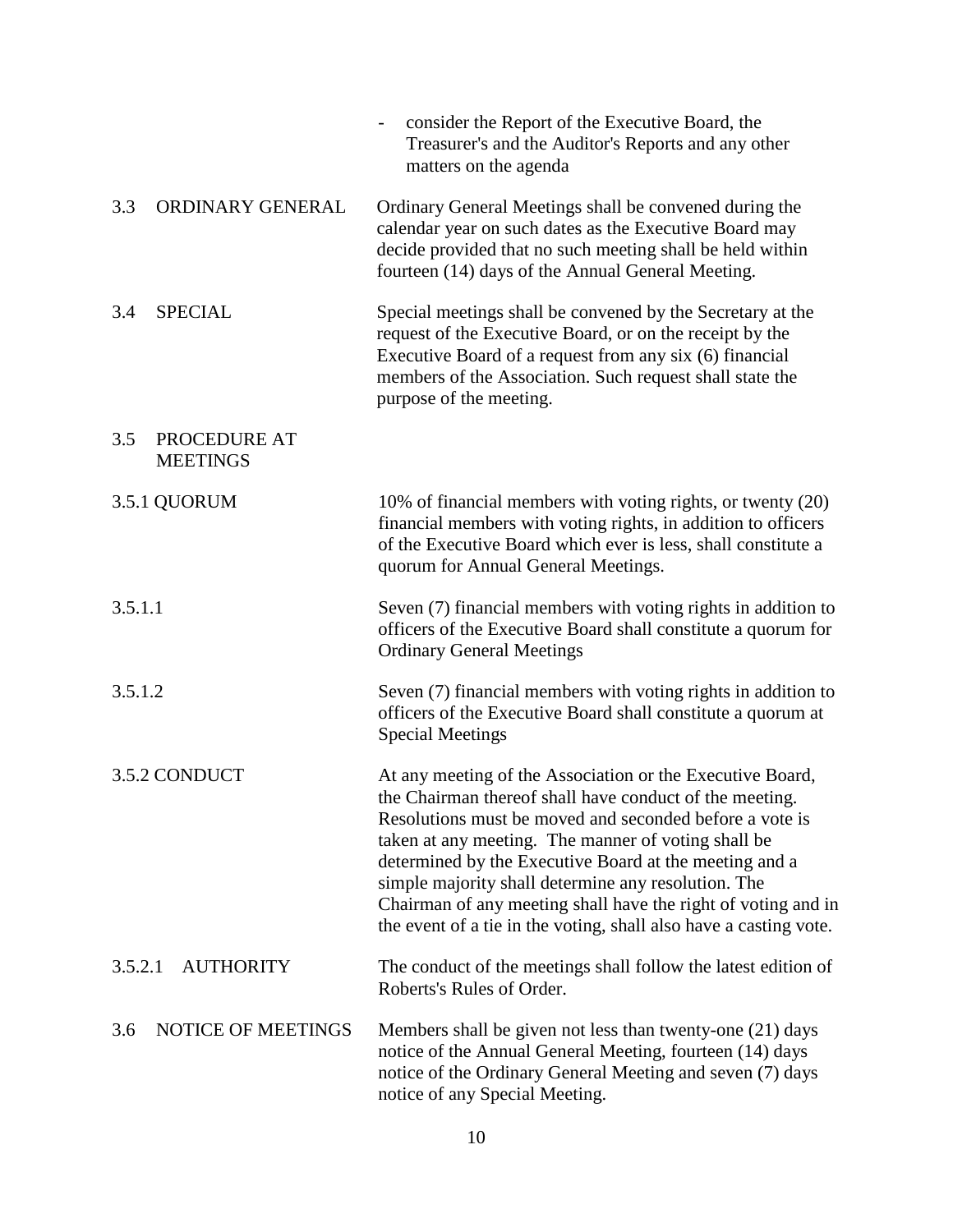| 4.0 | <b>EXECUTIVE BOARD</b> | There shall be the following Executive Officers of the<br>Association who shall constitute the Board:<br>The President<br>The Vice-President<br>The Secretary<br>The Treasurer<br>The Programme Director<br>The Public Relations Officer<br><b>Two Liaison Officers</b><br>The Immediate Past President                                                                                                                                                                                                                                                                                                                                                   |
|-----|------------------------|-----------------------------------------------------------------------------------------------------------------------------------------------------------------------------------------------------------------------------------------------------------------------------------------------------------------------------------------------------------------------------------------------------------------------------------------------------------------------------------------------------------------------------------------------------------------------------------------------------------------------------------------------------------|
| 4.1 | THE PRESIDENT          | The President shall<br>hold office for a term of two (2) years but shall not be<br>eligible for re-election for more than two (2) terms<br>preside at meetings of the Executive Board, Annual<br>General Meetings and other meetings. In the absence of<br>the President and the Vice President, the Executive Board<br>shall nominate and agree upon one of its members as<br>Chair of the meeting.<br>prepare an Annual Report on the activities of the<br>Association for submission to the Annual General<br>Meeting<br>be an ex-officio member of all committees                                                                                     |
| 4.2 | <b>VICE-PRESIDENT</b>  | The Vice-President shall<br>at the request of the President or in his absence or during<br>his inability to act, perform the duties and exercise the<br>functions of the President and when so acting shall have<br>the powers of the President<br>liaise between the Executive Board and the Special<br><b>Interest Groups</b><br>have other powers and duties, which may be assigned by<br>the President or the Executive Board                                                                                                                                                                                                                         |
| 4.3 | <b>SECRETARY</b>       | The Secretary shall<br>conduct, on behalf of the President, official<br>correspondence of the Association<br>draft Reports as required<br>$\overline{\phantom{a}}$<br>be responsible for the publication of all Committee, Sub-<br>$\overline{\phantom{0}}$<br><b>Committee and Standing Committee Reports</b><br>issue all necessary notices<br>have charge of all files, papers, seal and other property<br>$\overline{\phantom{a}}$<br>belonging to the Association<br>maintain the membership records of the Association<br>$\overline{\phantom{0}}$<br>prepare an annual membership list for submission to the<br>-<br><b>Annual General Meeting</b> |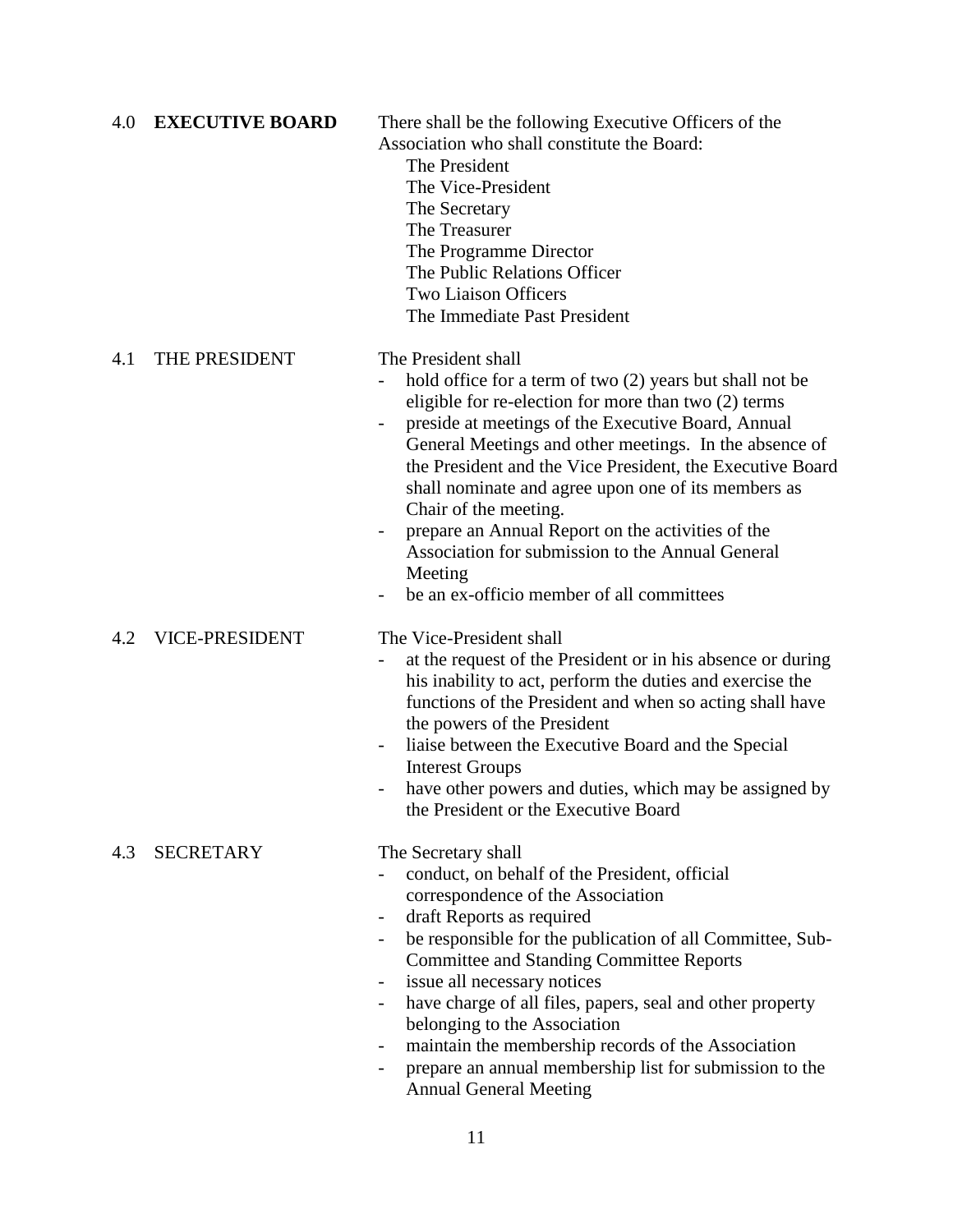maintain a Minute Book, in which shall be recorded the transactions of meetings of the Executive Board and of General and Special Meetings of the Association. The Minute Book shall be made available for inspection by any member upon the giving of seven (7) days notice in writing.

### 4.4 TREASURER The Treasurer shall

- 
- be responsible for collecting all monies due to the Association
- receive donations
- pay all bills approved by the Executive Board
- be responsible for disbursing funds approved by the Executive Board, in accordance with the budget
- have the authority to solicit and raise funds for the Association
- on the advice and with the Authority of the Executive Board, invest the Association's funds in fixed deposits, Treasury Bills, mutual funds and other conservative financial instruments
- maintain proper account books
- submit such books and financial documents as may be required to the appointed auditor within twenty-eight (28) days of the close of the financial year
- present an audited financial report at the Association's Annual General Meeting.

The general account books of the Association shall be made available for inspection by any member upon the giving of seven (7) days notice in writing

4.5 PROGRAMME The Programme Director shall

- DIRECTOR be responsible for identifying the professional needs of the membership
	- formulate and organise appropriate training/development programmes for members
	- identify the research interests of members and provide fora for the dissemination of research and the sharing of expertise
	- co-ordinate all other related activities
	- assume primary responsibility for directing and overseeing LATT's continuing education and training activities
	- conduct a special educational programme in conjunction with the Annual General Meeting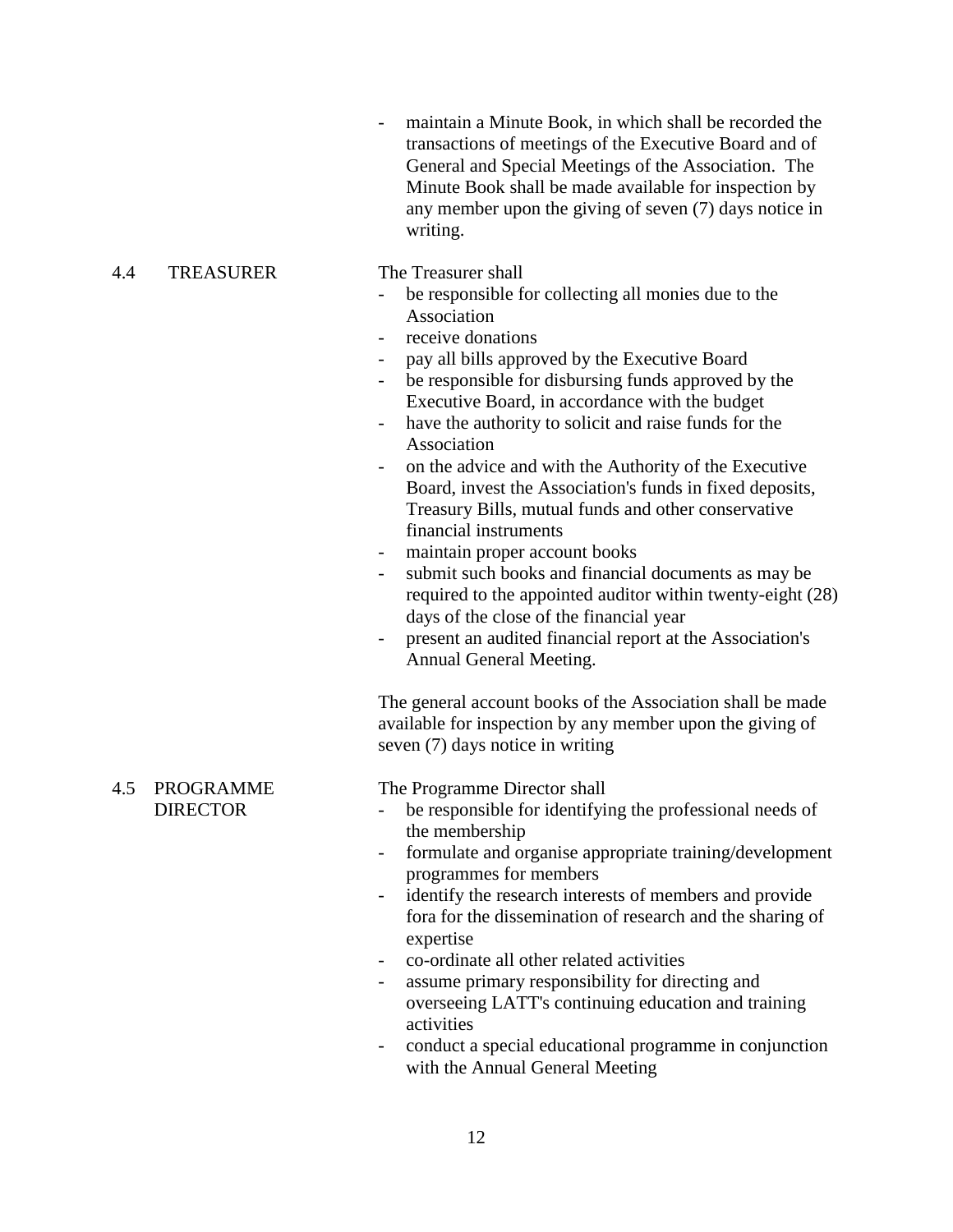| 4.6 | <b>PUBLIC RELATIONS</b><br><b>OFFICER</b> | The Public Relations Officer shall<br>be responsible for publicity and promotion of the<br>Association<br>seek to increase the membership of the Association<br>$\overline{\phantom{a}}$<br>assist the Treasurer in identifying fund raising/funding<br>opportunities/activities                                                                                                                                                                                                                                             |
|-----|-------------------------------------------|------------------------------------------------------------------------------------------------------------------------------------------------------------------------------------------------------------------------------------------------------------------------------------------------------------------------------------------------------------------------------------------------------------------------------------------------------------------------------------------------------------------------------|
| 4.7 | <b>LIAISON OFFICERS</b>                   | The Liaison Officers shall<br>act as liaison between the Executive Board and the<br>general membership<br>establish a system for communicating with members on a<br>regular basis<br>communicate to new members information about the<br>Association and the benefits of membership<br>communicate with members providing up-to-date<br>information about the Association's activities and<br>members' benefits<br>establish a register of all libraries and library and<br>information professionals in Trinidad and Tobago |
| 4.8 | THE IMMEDIATE<br>PAST PRESIDENT           | The Immediate Past President shall<br>provide a link to the previous Executive Board by<br>briefing Executive Board members on the background to<br>all matters dealt with by the previous Board<br>assist the President in carrying forward on-going matters                                                                                                                                                                                                                                                                |
| 5.0 | <b>STANDING ORDERS</b>                    | Standing Orders are to be drafted by the Executive Board and<br>are effective upon approval by the Association's membership.<br>Such approval to be granted by resolution passed at any<br>meeting of the Association. Copies of all current Standing<br>Orders are to be made available to members.                                                                                                                                                                                                                         |
| 6.1 | 6.0 STANDING<br><b>COMMITTEES</b>         | The following Standing Committees shall be established by<br><b>Executive Board</b><br><b>Constitution and Legal Standing Committee</b><br><b>Editorial Standing Committee</b><br><b>Education and Research Standing Committee</b><br>Finance and Management Standing Committee<br>Membership and Public Relations Standing Committee<br><b>Nomination Standing Committee</b>                                                                                                                                                |
|     |                                           | A standing committee may establish, with the approval of the<br>Executive Board, sub-committees, ad hoc committees and<br>any other committees as may be required to conduct its<br>business.                                                                                                                                                                                                                                                                                                                                |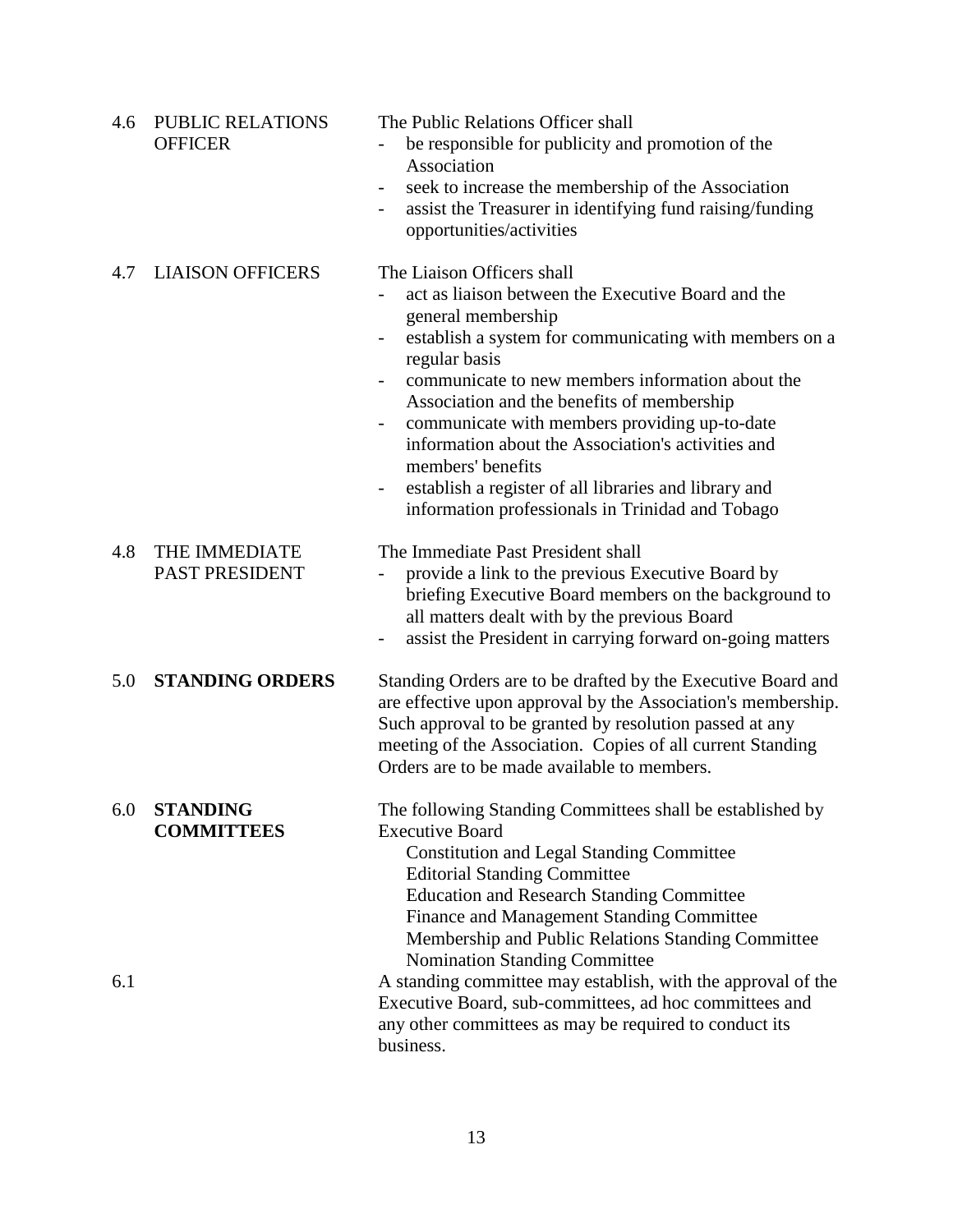| 6.2   |                                                        | The President or his nominee shall be an ex-officio member<br>of all committees. Such committees shall report to the<br>Executive Board at least once per year.                                                                                                                                                                                                           |
|-------|--------------------------------------------------------|---------------------------------------------------------------------------------------------------------------------------------------------------------------------------------------------------------------------------------------------------------------------------------------------------------------------------------------------------------------------------|
| 6.3   |                                                        | Standing Order 1 lists the Standing Committees and their<br>responsibilities.                                                                                                                                                                                                                                                                                             |
| 7.0   | <b>SPECIAL INTEREST</b><br><b>GROUPS</b>               | The establishment of Special Interest Groups may be<br>approved by the Executive Board upon request by ten (10) or<br>more members who share an interest in a specific theme or<br>subject area related to the library and information profession<br>who wish to organise meetings for informal discussion of<br>topics of mutual interest and for sharing of experience. |
| 7.1   |                                                        | Membership of Special Interest Groups will be open to all<br>members of the Association.                                                                                                                                                                                                                                                                                  |
| 7.2   |                                                        | A Special Interest Group wishing to change any aspect of its<br>composition should submit a request through the Vice-<br>President to the Executive Board.                                                                                                                                                                                                                |
| 7.3   |                                                        | In the instance of failure to organise the minimum number of<br>meetings each year, the viability of the group shall be<br>reviewed by the Executive Board.                                                                                                                                                                                                               |
| 7.4   |                                                        | Standing Order 2 defines a Special Interest Group and its<br>responsibilities.                                                                                                                                                                                                                                                                                            |
| 8.0   | <b>ELECTION OF</b><br><b>OFFICERS</b>                  | The election of officers to the Executive Board of the Library<br>Association shall be held every two (2) years.                                                                                                                                                                                                                                                          |
| 8.1   | <b>CONDUCT</b>                                         | The electoral process in the Association shall be conducted<br>by the Nomination Standing Committee. See Schedule A for<br>Guidelines for the Nomination Standing Committee.                                                                                                                                                                                              |
| 8.1.2 |                                                        | Elections will be held by secret ballot at the Annual General<br>Meeting. Those members not attending the Annual General<br>Meeting may submit their vote in a sealed envelope to the<br>Returning Officer prior to the election at a time to be fixed by<br>the Nomination Standing Committee.                                                                           |
| 8.2   | NOMINATION -<br><b>PRESCRIBED</b><br><b>PROCEDURES</b> | Nomination forms must be circulated to members at least one<br>(1) month prior to the date of the elections.                                                                                                                                                                                                                                                              |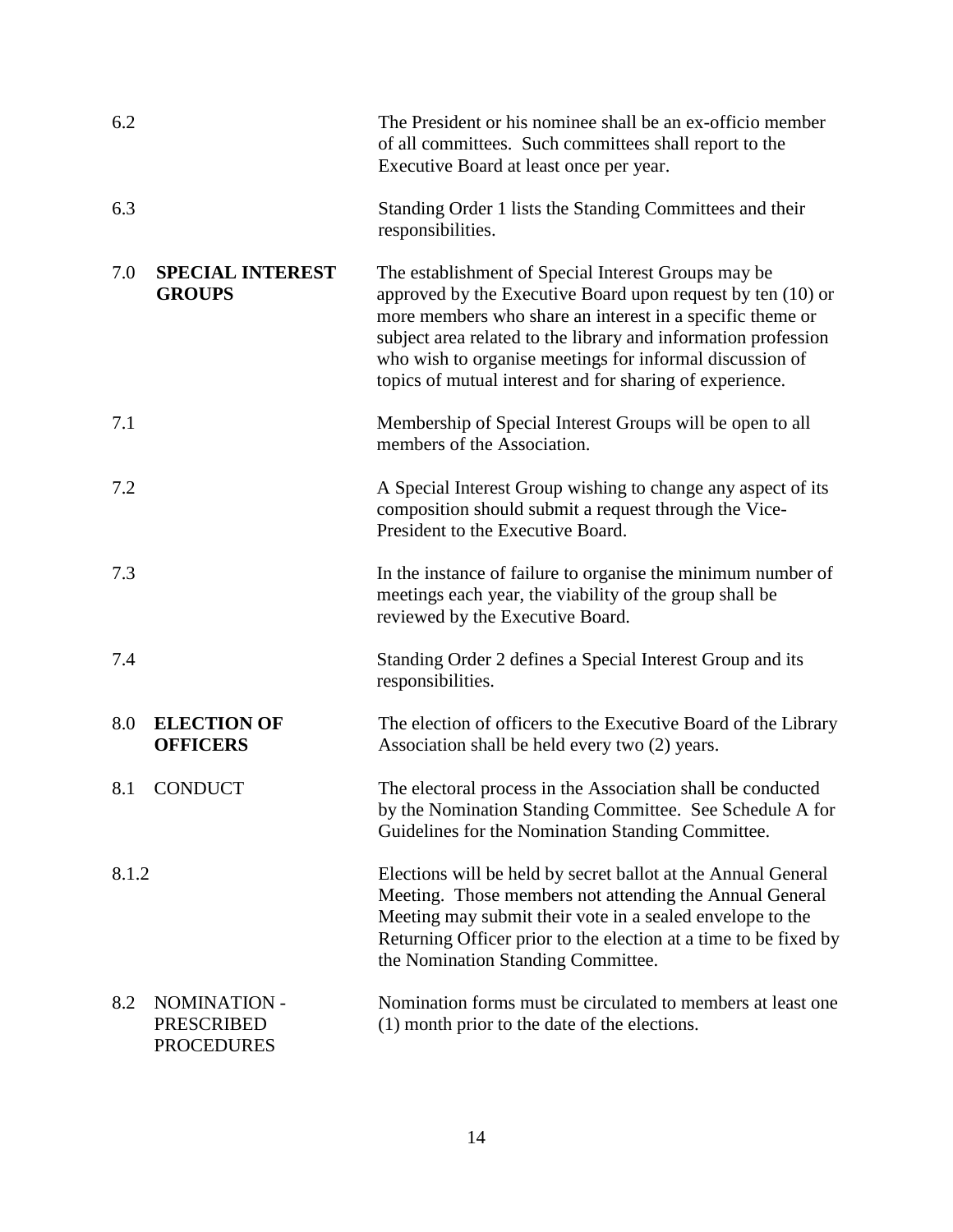| 8.2.1 |                                          | Each nominee must provide curriculum vitae for inclusion<br>with the nomination form.                                                                                                                                                                                                                                                                                                                                                                                                                                                                                                                                                                                                                                                                                                                                |
|-------|------------------------------------------|----------------------------------------------------------------------------------------------------------------------------------------------------------------------------------------------------------------------------------------------------------------------------------------------------------------------------------------------------------------------------------------------------------------------------------------------------------------------------------------------------------------------------------------------------------------------------------------------------------------------------------------------------------------------------------------------------------------------------------------------------------------------------------------------------------------------|
| 8.2.3 |                                          | The Proposer and the Seconder must be financial members of<br>the Association.                                                                                                                                                                                                                                                                                                                                                                                                                                                                                                                                                                                                                                                                                                                                       |
| 8.2.4 |                                          | Nomination forms should be returned to the Chairman of the<br>Nomination Standing Committee at least two (2) weeks prior<br>to the election.                                                                                                                                                                                                                                                                                                                                                                                                                                                                                                                                                                                                                                                                         |
| 8.2.5 |                                          | The Chairman of the Nomination Standing Committee must<br>upon receipt of such information, immediately advise the<br>Executive Board of the withdrawal of any candidate.                                                                                                                                                                                                                                                                                                                                                                                                                                                                                                                                                                                                                                            |
| 8.2.6 |                                          | Circulation of a preliminary list of candidates does not<br>preclude the membership from nominating individuals on the<br>day of the election.                                                                                                                                                                                                                                                                                                                                                                                                                                                                                                                                                                                                                                                                       |
| 9.0   | <b>VACANCIES</b>                         |                                                                                                                                                                                                                                                                                                                                                                                                                                                                                                                                                                                                                                                                                                                                                                                                                      |
| 9.1   | <b>EXECUTIVE BOARD</b>                   | Any vacancy occurring on the Executive Board may be filled<br>by appointment by the Executive Board until the next<br>election.                                                                                                                                                                                                                                                                                                                                                                                                                                                                                                                                                                                                                                                                                      |
| 9.2   | <b>STANDING</b><br><b>COMMITTEES</b>     | Any vacancy occurring on a Standing Committee may be<br>filled by appointment by the Executive Board.                                                                                                                                                                                                                                                                                                                                                                                                                                                                                                                                                                                                                                                                                                                |
|       | 10.0 TERMINATION OF<br><b>MEMBERSHIP</b> |                                                                                                                                                                                                                                                                                                                                                                                                                                                                                                                                                                                                                                                                                                                                                                                                                      |
| 10.1  | <b>EXECUTIVE BOARD</b>                   | Membership of the Executive Board will be terminated if a<br>member<br>tenders his resignation by written notice to the Executive<br>Board, such resignations must be submitted two (2)<br>months in advance of the effective date<br>becomes incapable by reason of mental disorder, illness<br>$\overline{\phantom{a}}$<br>or injury of managing and administering the property and<br>affairs of the Association<br>is absent from three (3) consecutive regular meetings of<br>$\qquad \qquad \blacksquare$<br>the Executive Board without special leave of absence<br>from the Executive Board, provided always that after two<br>(2) consecutive absences the Secretary requests from the<br>member an explanation in writing, at which time a<br>Special Leave of absence should be requested if<br>necessary |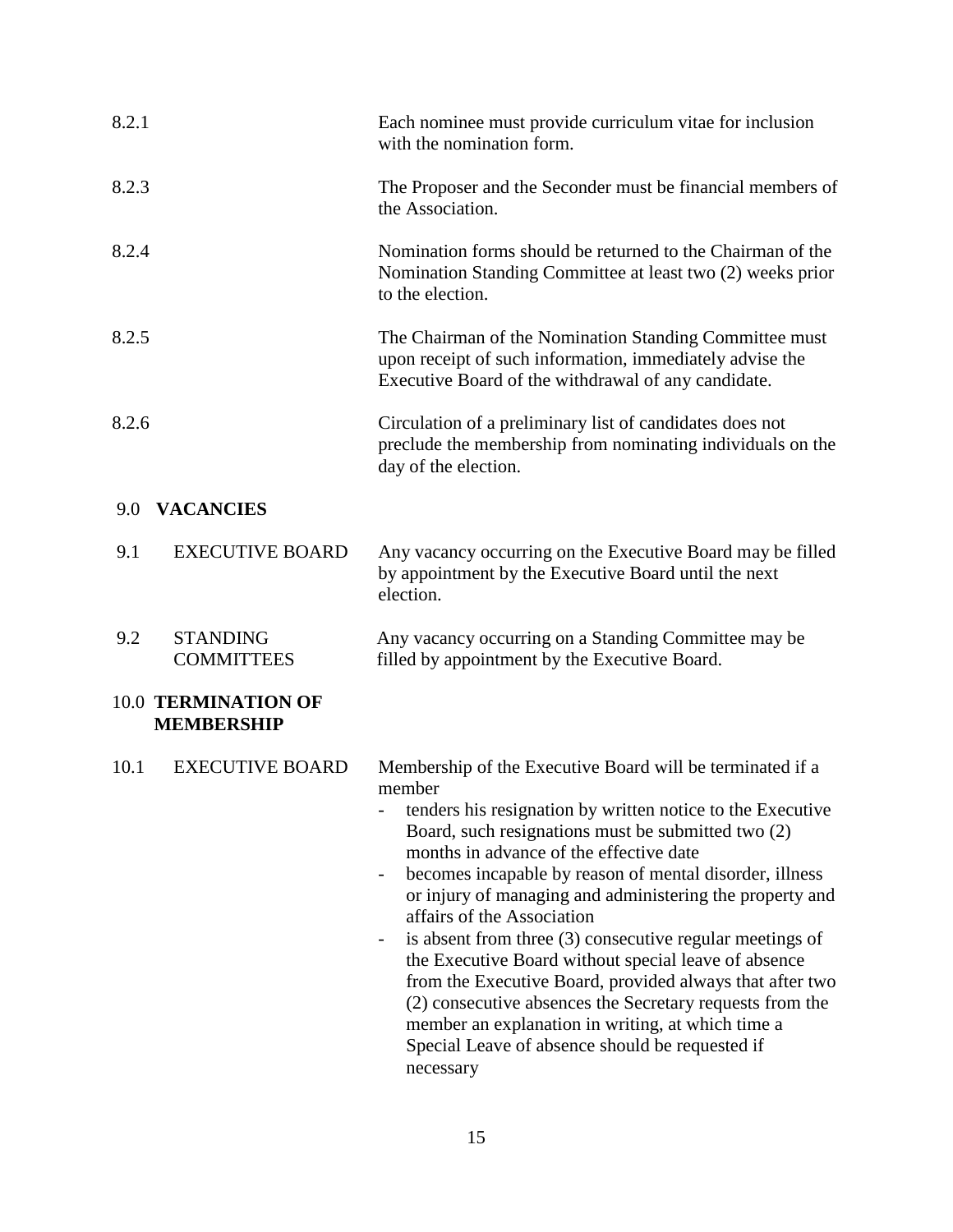|                                       | is indirectly or directly interested in any contract in<br>competition with the Association and fails to declare the<br>nature of that interest<br>is expelled from membership of the Association                                                                                                                                                                                                                                                                |
|---------------------------------------|------------------------------------------------------------------------------------------------------------------------------------------------------------------------------------------------------------------------------------------------------------------------------------------------------------------------------------------------------------------------------------------------------------------------------------------------------------------|
| 10.2 ASSOCIATION                      | Membership of the Association will be terminated if a<br>member<br>tenders his resignation by written notice to the Executive<br>Board, such resignation to have immediate effect<br>is expelled by resolution passed at a Special Meeting of<br>$\overline{\phantom{a}}$<br>the Association provided that the resolution is carried by<br>a majority of at least two thirds of the financial members<br>present at the meeting                                  |
| 11.0 DISCIPLINARY<br><b>PROCEDURE</b> |                                                                                                                                                                                                                                                                                                                                                                                                                                                                  |
| 11.1 COMPLAINTS                       | The Executive Board shall investigate any complaint made of<br>any action taken by a member, which in the opinion of the<br>Board is likely to bring the Association or the profession into<br>disrepute. If after such investigation the complaint is upheld<br>the Board may take action to expel that member from the<br>Association as provided for in 10.2 above.                                                                                           |
| 11.1.1                                | The Secretary shall notify a member of any complaint made<br>and the time and place at which the Board is to consider it.<br>The Secretary shall write to the member at least one month<br>prior to the investigation and present to the Board any<br>explanation made in writing by the member. Whether or not<br>any explanation has been made in writing, a member has the<br>right to be heard by the Board and/or to be represented by<br>any other person. |
| 11.1.2                                | The decision of the Board is final and binding on all<br>members.                                                                                                                                                                                                                                                                                                                                                                                                |

### 12.0 **NON-EXECUTIVE OFFICERS OF THE ASSOCIATION**

There shall be the following non-executive officers of the Association: The Editor The Assistant Secretary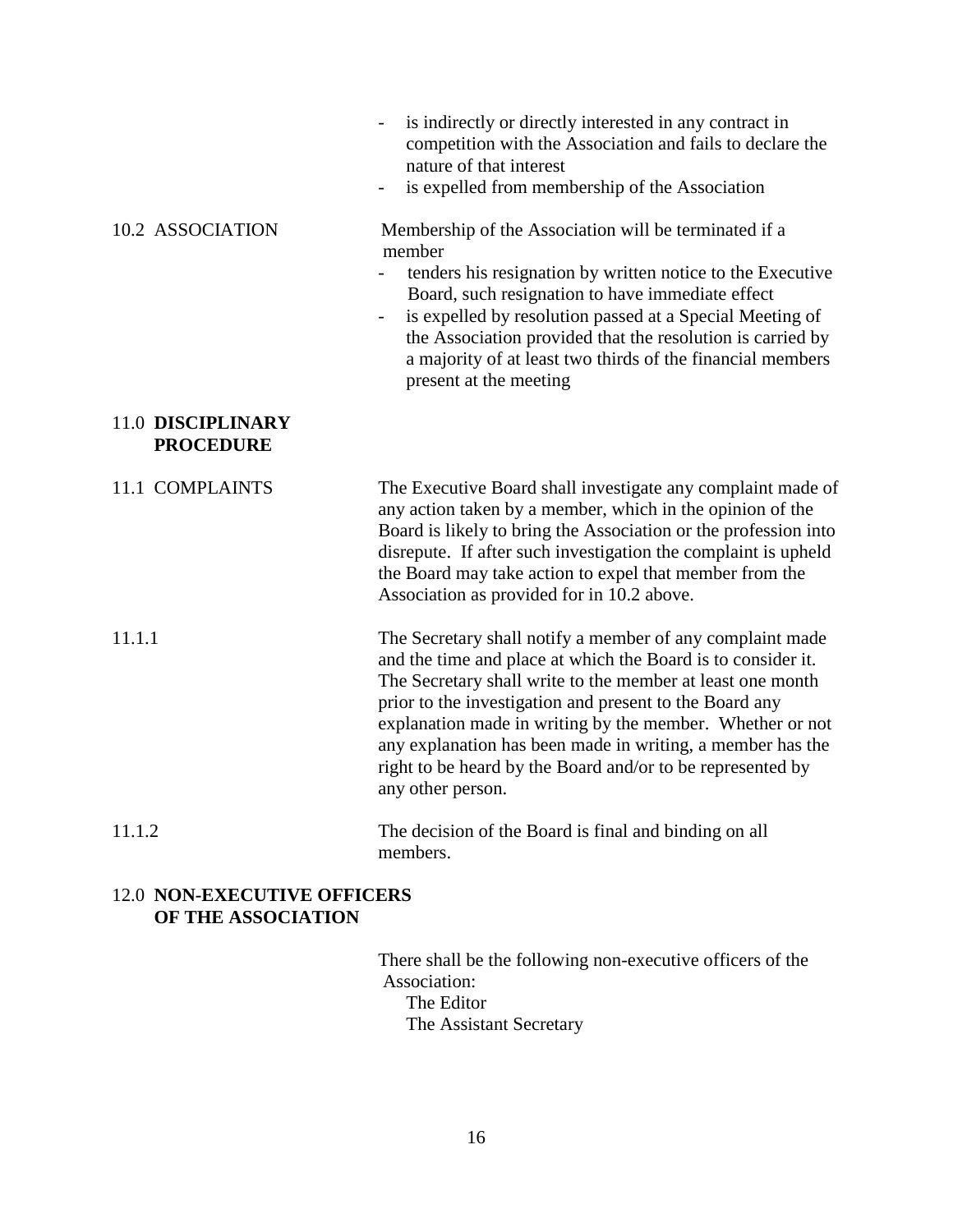|      | 12.1 THE EDITOR                   | The Editor shall                                                                                                                                                                                                                                                                                            |
|------|-----------------------------------|-------------------------------------------------------------------------------------------------------------------------------------------------------------------------------------------------------------------------------------------------------------------------------------------------------------|
|      |                                   | be appointed or removed by a majority vote of the<br><b>Executive Board</b><br>be responsible for the production of the Association's<br>$\sim$<br>regular publications<br>shall be assisted by an Editorial Standing Committee<br>shall be Chairman ex-officio of the Editorial Standing<br>-<br>Committee |
| 12.2 | THE ASSISTANT<br><b>SECRETARY</b> | The Assistant Secretary shall give such assistance to the<br>Secretary as may be required from time to time and as<br>directed by the Executive Board of the Association.                                                                                                                                   |

### **Standing Order 1 - Standing Committees**

| <b>STANDING COMMITTEES</b>                                 | The Standing Committees will be established by the<br>Executive Board. The members of Standing Committees will<br>be appointed to serve for one term of two $(2)$ years and may<br>be reappointed for a second two-year term, but not for a third<br>consecutive term.<br>The Executive Board should be guided in its appointments by<br>the need to maintain continuity in the membership of the<br><b>Standing Committee.</b><br>Except, as set out below, the Executive Board will determine<br>the size and composition of Standing Committees.<br>Members of the Executive Board are not eligible for<br>appointment to the Nomination Standing Committee.                                                                                                                                                                                                                                      |
|------------------------------------------------------------|------------------------------------------------------------------------------------------------------------------------------------------------------------------------------------------------------------------------------------------------------------------------------------------------------------------------------------------------------------------------------------------------------------------------------------------------------------------------------------------------------------------------------------------------------------------------------------------------------------------------------------------------------------------------------------------------------------------------------------------------------------------------------------------------------------------------------------------------------------------------------------------------------|
| <b>Constitution and Legal</b><br><b>Standing Committee</b> | The Constitution and Legal Standing Committee shall<br>be convened by the President who will be an ex officio<br>member<br>ensure that the Constitution, Regulations, Standing Orders<br>$\overline{\phantom{a}}$<br>and the Act of Incorporation of the Library Association<br>are updated as necessary and that all legal and regulatory<br>requirements are being followed<br>work with the Membership and Public Relations<br>$\overline{a}$<br><b>Standing Committee to</b><br>- develop a code of ethics for the Library and<br><b>Information Profession</b><br>- create standards for the profession<br>- establish mechanisms for adherence to those standards<br>- investigate the requirements necessary for LATT to<br>achieve legal authority to regulate the practice of the<br>Library and Information Profession in Trinidad and<br>Tobago and prepare a working paper on the matter |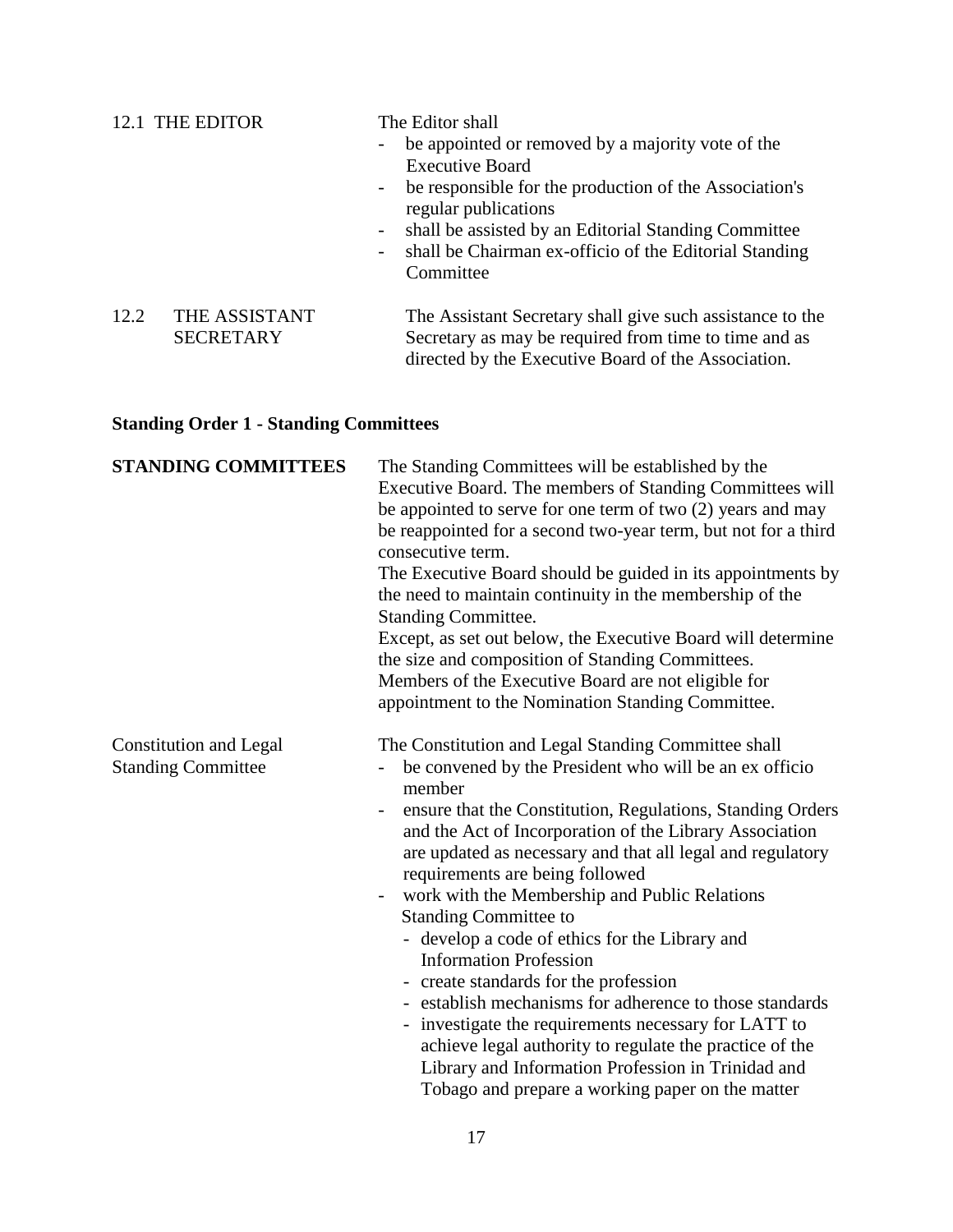|                                                            | - identify issues that impact on National Library and<br>Information policy and make recommendations and<br>take appropriate action as necessary<br>elect from among its members a Chairman and a<br>Secretary                                                                                                                                        |
|------------------------------------------------------------|-------------------------------------------------------------------------------------------------------------------------------------------------------------------------------------------------------------------------------------------------------------------------------------------------------------------------------------------------------|
|                                                            | The Secretary shall report at least twice-yearly to the<br>Executive Board on the work of the Committee, one report to<br>reach the Executive Board one month before the Annual<br>General Meeting.                                                                                                                                                   |
| <b>Editorial Standing Committee</b>                        | The Editorial Standing Committee shall<br>be convened by the Editor who shall be the Chairman of<br>the Committee<br>advise the Editor with respect to the Association's regular<br>publications<br>elect from among its members a Secretary                                                                                                          |
|                                                            | The Vice President of the Association shall be an ex-officio<br>member of the Editorial Standing Committee.                                                                                                                                                                                                                                           |
|                                                            | The Secretary shall report at least twice-yearly to the<br>Executive Board on the work of the Committee, one report to<br>reach the Executive Board one month before the Annual<br>General Meeting.                                                                                                                                                   |
| <b>Education and Research</b><br><b>Standing Committee</b> | The Education and Research Standing Committee shall<br>be convened by the Programme Director who shall be ex-<br>officio a member of the Committee<br>assist the Programme Director in the formulation and<br>implementation of a training and development plan for the<br>Association.<br>elect from among its members a Chairman and a<br>Secretary |
|                                                            | The Editor shall be ex-officio a member of the Education and<br><b>Research Standing Committee.</b>                                                                                                                                                                                                                                                   |
|                                                            | The Secretary shall report at least twice-yearly to the<br>Executive Board on the work of the Committee, one report to<br>reach the Executive Board one month before the Annual<br>General Meeting.                                                                                                                                                   |
| Finance and Management<br><b>Standing Committee</b>        | The Finance and Management Standing Committee shall<br>be convened by the Treasurer who shall be ex-officio a<br>member of the Committee                                                                                                                                                                                                              |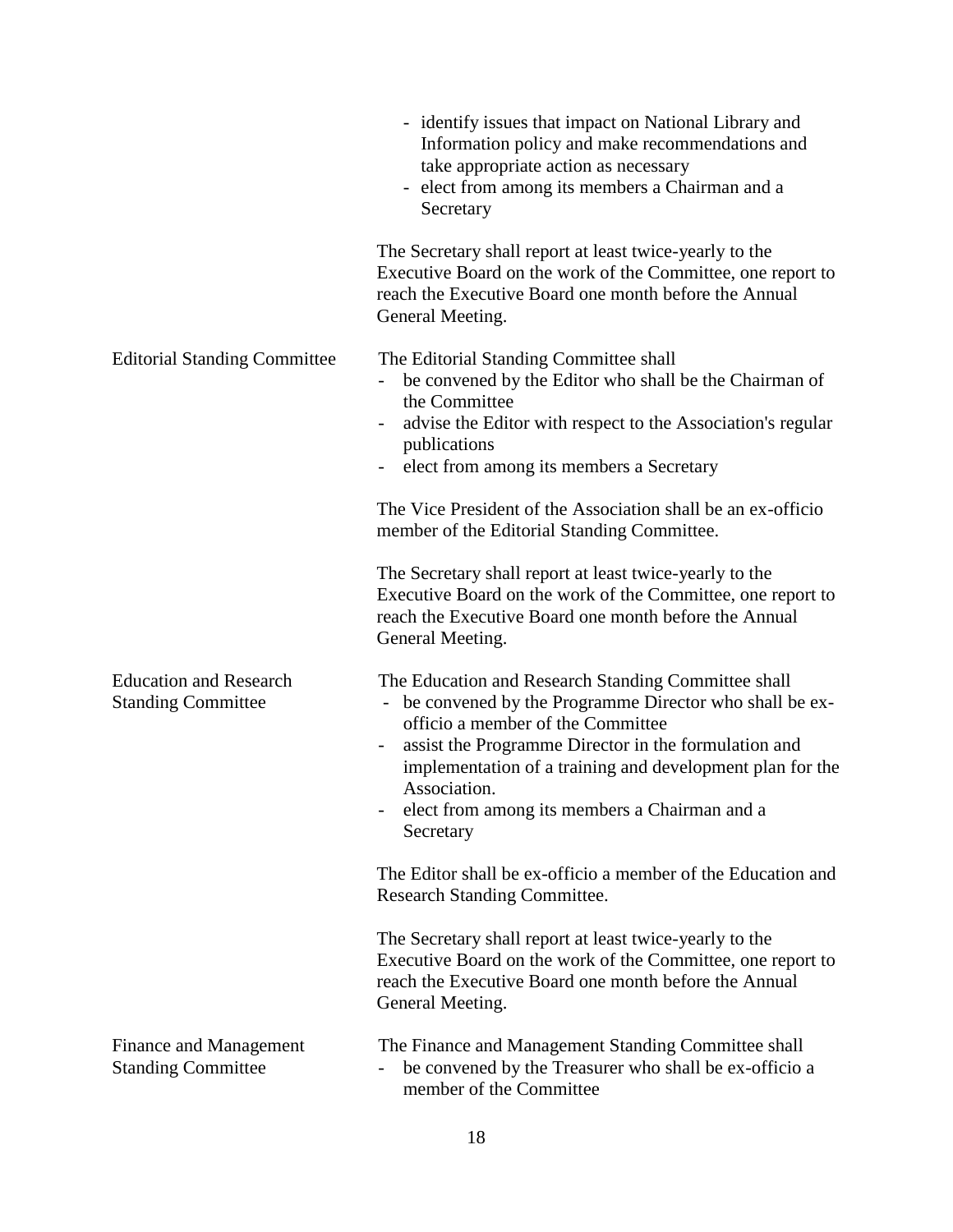|                                                              | advise the Treasurer on the management and investment<br>of the Association's funds<br>assist the Treasurer in the formulation and<br>implementation of the fund raising activities of the<br>Association<br>elect from among its members a Chairman and a<br>$\blacksquare$<br>Secretary                                                                                                                                                                                                                                                                                                            |
|--------------------------------------------------------------|------------------------------------------------------------------------------------------------------------------------------------------------------------------------------------------------------------------------------------------------------------------------------------------------------------------------------------------------------------------------------------------------------------------------------------------------------------------------------------------------------------------------------------------------------------------------------------------------------|
|                                                              | The President shall be ex-officio a member of the Finance<br>and Management Standing Committee.<br>The Secretary shall be ex-officio a member of the Finance<br>and Management Standing Committee.                                                                                                                                                                                                                                                                                                                                                                                                   |
|                                                              | The Secretary shall report at least twice-yearly to the<br>Executive Board on the work of the Committee, one report to<br>reach the Executive Board one month before the Annual<br>General Meeting.                                                                                                                                                                                                                                                                                                                                                                                                  |
| Membership and Public Relations<br><b>Standing Committee</b> | The Membership and Public Relations Standing Committee<br>shall<br>be convened by the Public Relations Officer who shall be<br>ex-officio a member of the Membership and Public<br><b>Relations Committee</b><br>be responsible for assisting the Liaison Officers and the<br>Public Relations Officer in the formulation and<br>implementation of activities to:<br>- increase membership in the Association<br>- increase member participation in the work of the<br>Association<br>- heighten public awareness of the Association<br>- elect from among its members a Chairman and a<br>Secretary |
|                                                              | One Liaison Officer shall be ex-officio a member of the<br>Membership and Public Relations Committee.                                                                                                                                                                                                                                                                                                                                                                                                                                                                                                |
|                                                              | The Secretary shall report at least twice-yearly to the<br>Executive Board on the work of the Committee, one report to<br>reach the Executive Board one month before the Annual<br>General Meeting.                                                                                                                                                                                                                                                                                                                                                                                                  |
| <b>Nomination Standing Committee</b>                         | The Nomination Standing Committee shall<br>be convened by the President who will be an ex-officio<br>member<br>be responsible for the process of nomination and election<br>of persons to all elective posts on the Executive Board                                                                                                                                                                                                                                                                                                                                                                  |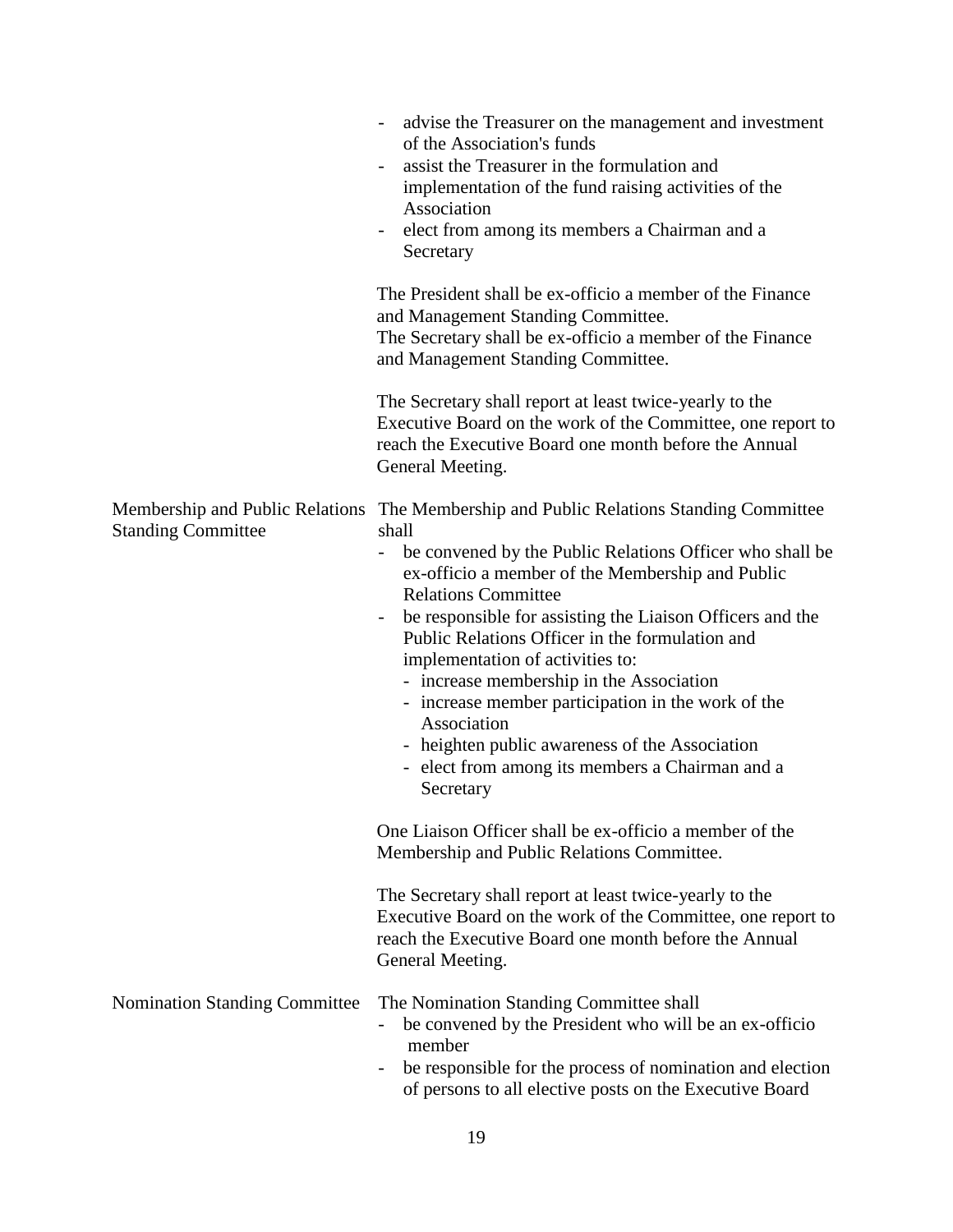|                                                        | consist of four members, one of whom shall be the<br>Chairman, and another the Returning Officer for the<br>elections<br>invite nominations for vacant posts in accordance with the<br>$\overline{\phantom{a}}$<br>prescribed procedures<br>The Chairman shall report to the Executive Board on the<br>work of the Committee within one month after the election.                                                                                                                                                                                                                                   |
|--------------------------------------------------------|-----------------------------------------------------------------------------------------------------------------------------------------------------------------------------------------------------------------------------------------------------------------------------------------------------------------------------------------------------------------------------------------------------------------------------------------------------------------------------------------------------------------------------------------------------------------------------------------------------|
| <b>Standing Order 2 - Special Interest Groups</b>      |                                                                                                                                                                                                                                                                                                                                                                                                                                                                                                                                                                                                     |
| <b>Special Interest Groups</b>                         | A Special Interest Group is a group of LATT members who<br>share an interest in a specific theme or subject area related to<br>the library and information profession, which organises<br>meetings for informal discussion of topics of mutual interest<br>and sharing of experience.                                                                                                                                                                                                                                                                                                               |
| <b>Formation of a</b><br><b>Special Interest Group</b> | Any person submitting an application for the formation of a<br>Special Interest Group must do so through the Vice-President<br>to the Executive Board.                                                                                                                                                                                                                                                                                                                                                                                                                                              |
|                                                        | At least five (5) financial members must sign the application.                                                                                                                                                                                                                                                                                                                                                                                                                                                                                                                                      |
|                                                        | The application must contain the following:<br>- proposed name of the Group<br>- the names of two persons willing to serve as Officers<br>- statement of area of interest<br>- a proposal for the group's activities for one (1) year                                                                                                                                                                                                                                                                                                                                                               |
| <b>Operation of a</b><br><b>Special Interest Group</b> | The operations of all Special Interest Groups will be<br>monitored by the Vice-President.                                                                                                                                                                                                                                                                                                                                                                                                                                                                                                           |
|                                                        | Special Interest Groups will be required to                                                                                                                                                                                                                                                                                                                                                                                                                                                                                                                                                         |
|                                                        | - elect from among its members a Chairman and a Secretary<br>who will form the Management Committee of the Group;<br>one member of the Management Committee shall agree to<br>serve for a two-year term; the other to be replaced annually<br>report to the Executive Board at least once a year on the<br>operations of the group<br>- hold at least two (2) meetings each year<br>- keep a record of attendance of all meetings held<br>- file all Interest Group records with the Secretary<br>- send one representative to attend the Association's<br>Executive Board meetings, when requested |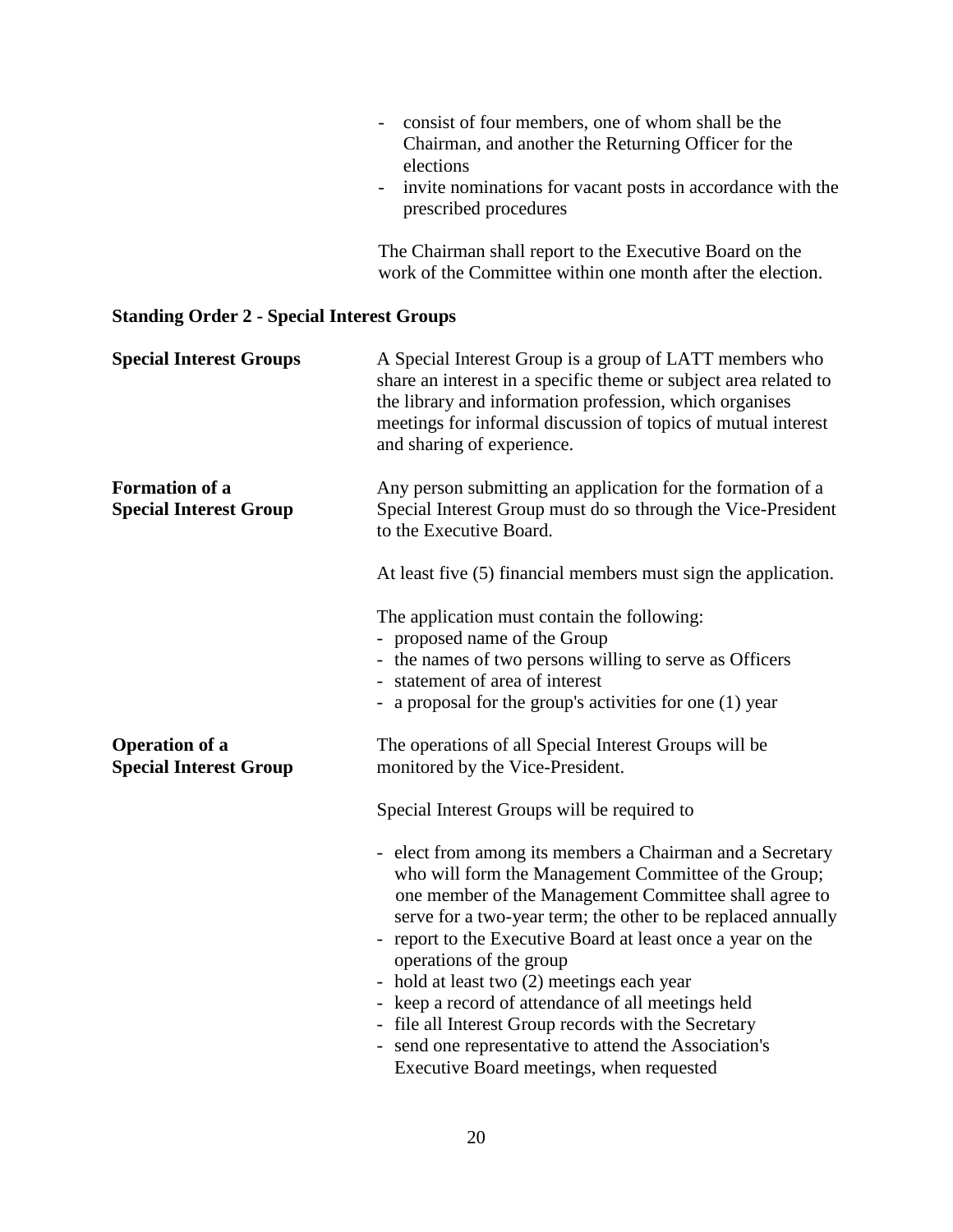- submit to the Treasurer by November 30th each year an outline of the proposed programmes and related finances for the year
- prepare annual reports for presentation at the Annual General Meeting
- publish notices for their meetings in the Association's newsletter

### **Schedule A**

### **Guidelines for the Nomination Standing Committee**

The Nomination Standing Committee shall meet in September in the year prior to the year of election.

The Returning Officer shall be named at this Meeting.

Nomination forms accompanied by a preliminary list of candidates shall be circulated to members at least one month prior to the elections.

The Nomination Standing Committee shall be responsible for compiling the list of financial members who are eligible to vote. This list shall be made available for viewing by the membership at the Annual General Meeting at which the elections shall take place.

### **Conduct of Elections**

The Returning Officer shall be in charge of all aspects of the electoral process.

The outgoing President/Chairman of the Meeting shall hand over the meeting to the Returning Officer.

The names of candidates for each office shall be announced as well as posted prominently in the meeting room.

Counting of votes shall be done by the Returning Officer and two others.

The Returning Officer shall formally announce the names of all victorious candidates.

The Returning Officer shall hand the Meeting back to the Chairman.

Provision should be made for seating the old and the new Executive together.

There shall be a formal ceremony for the handing over from the old to the new Executive.

### **Voting**

The Nomination Standing Committee shall provide adequate Ballot papers for each member on the day of the election, and implement proceedings relating thereto.

All members shall have the right to vote by mail. The Nomination Standing Committee shall set a closing date for the receipt of postal ballots.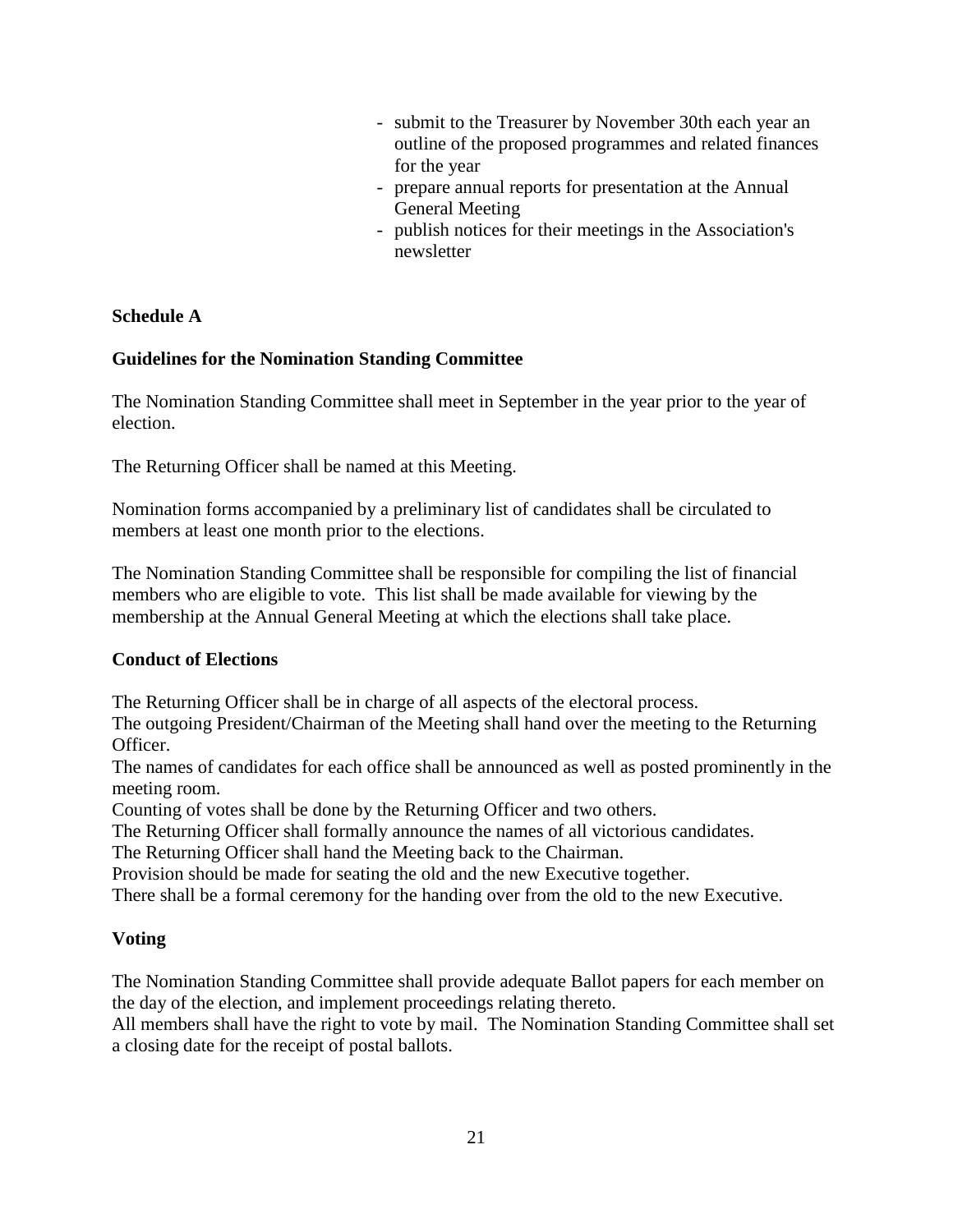Members shall be in good financial standing to be eligible to vote. The list of financial members shall be made available for viewing by the membership at the Annual General Meeting at which the elections shall take place.

### **Schedule B**

### **Guidelines for Eligibility to the Various Membership Categories**

### **Personal Membership**

The following shall be eligible for Personal Membership

### Persons holding a

- 1. university degree or professional qualification in library or information science
- 2. general bachelor's degree or higher degree and having five or more years of professional experience in a library or information centre
- 3. general bachelor's degree or higher degree and having or having had general administrative responsibility for one or more special divisions or subject areas in a library or information centre.

### **Institutional Membership**

Any organisation or institution which shares LATT's objectives shall be eligible for Institutional Membership.

### **Associate Membership**

Persons working with information in any of its aspects shall be eligible for Associate Membership.

### **Student Membership**

Any person pursuing a fulltime course of study in library and information science shall be eligible for Student Membership upon the presentation of:

Evidence of enrolment in a programme of study;

Brochures and other documentation outlining the course subject areas.

### **Honorary Membership**

Nominations shall be presented in writing to the Executive Board and must include an outline of the nominee's accomplishments. Upon endorsement by a two-thirds vote of the Executive Board, the nomination shall be submitted to the members for election at an Annual General Meeting. A person shall be elected an honorary member by a majority vote of financial members.

In deciding to endorse a nomination for Honorary Membership the Board shall consider the following:

1) Length of membership in the Association.